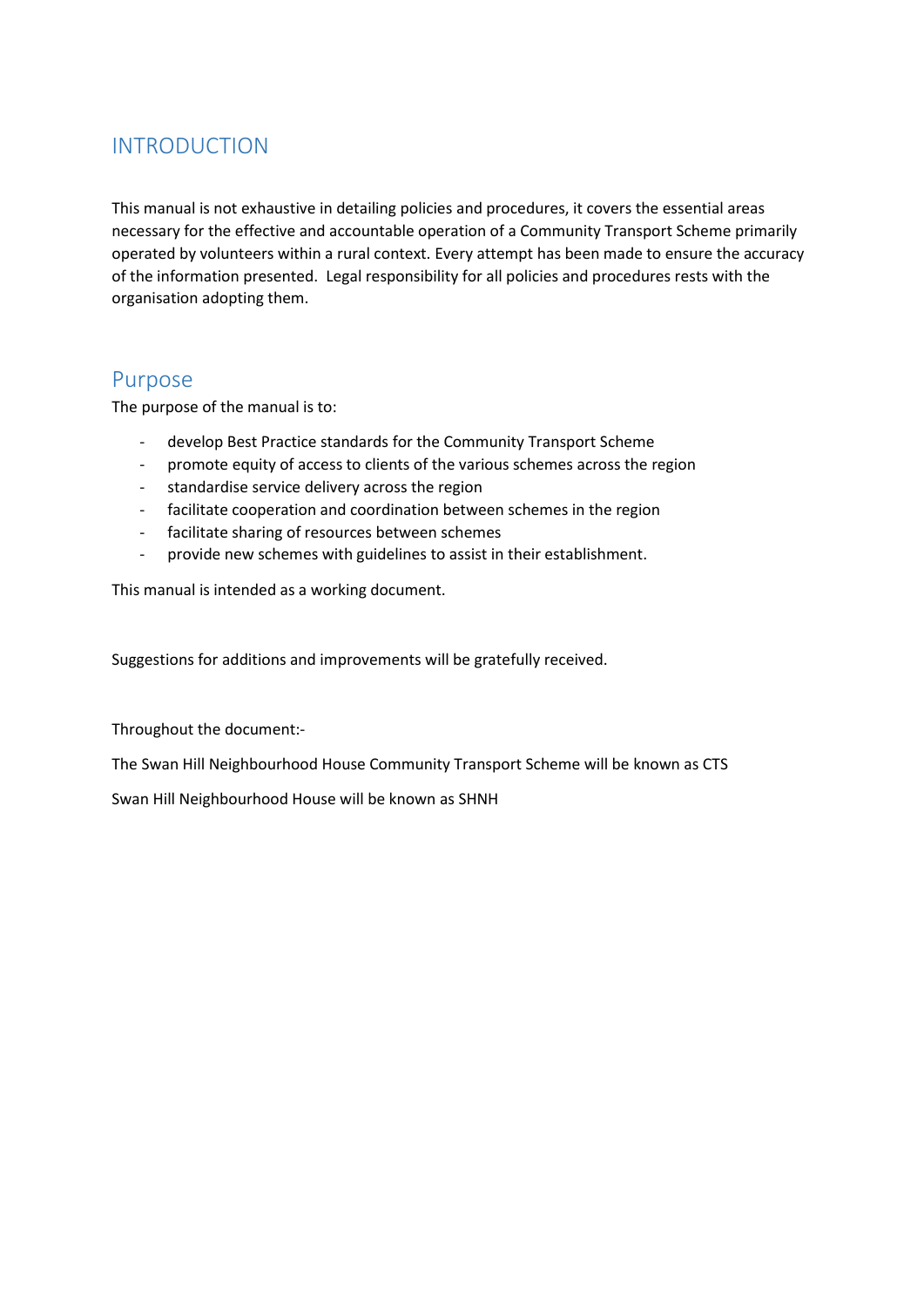### SERVICE STANDARDS

#### Objective 1 Access to Services

To ensure that each consumer's access to a service is decided only on the basis of relative need.

#### Objective 2 Information and Consultation

To ensure that each consumer is informed about his or her rights and responsibilities and the services available, and consulted about any changes required.

Objective 3 Efficient and Effective Management

To ensure that each consumer receives the benefit of well-planned, efficient and accountable service management.

Objective 4 Coordinated, planned and reliable service delivery

To ensure that each consumer receives coordinated services that are planned, reliable and meet his or her ongoing needs.

Objective 5 Privacy, confidentiality and access to personal information

To ensure that each consumer's rights to privacy and confidentiality are respected, and he or she has access to their personal information held by the agency.

Objective 6 Complaints and Disputes To ensure that each consumer has access to fair and equitable procedures for dealing with complaints and disputes.

Objective 7 Advocacy To ensure that each consumer has access to an advocate of his or her choice.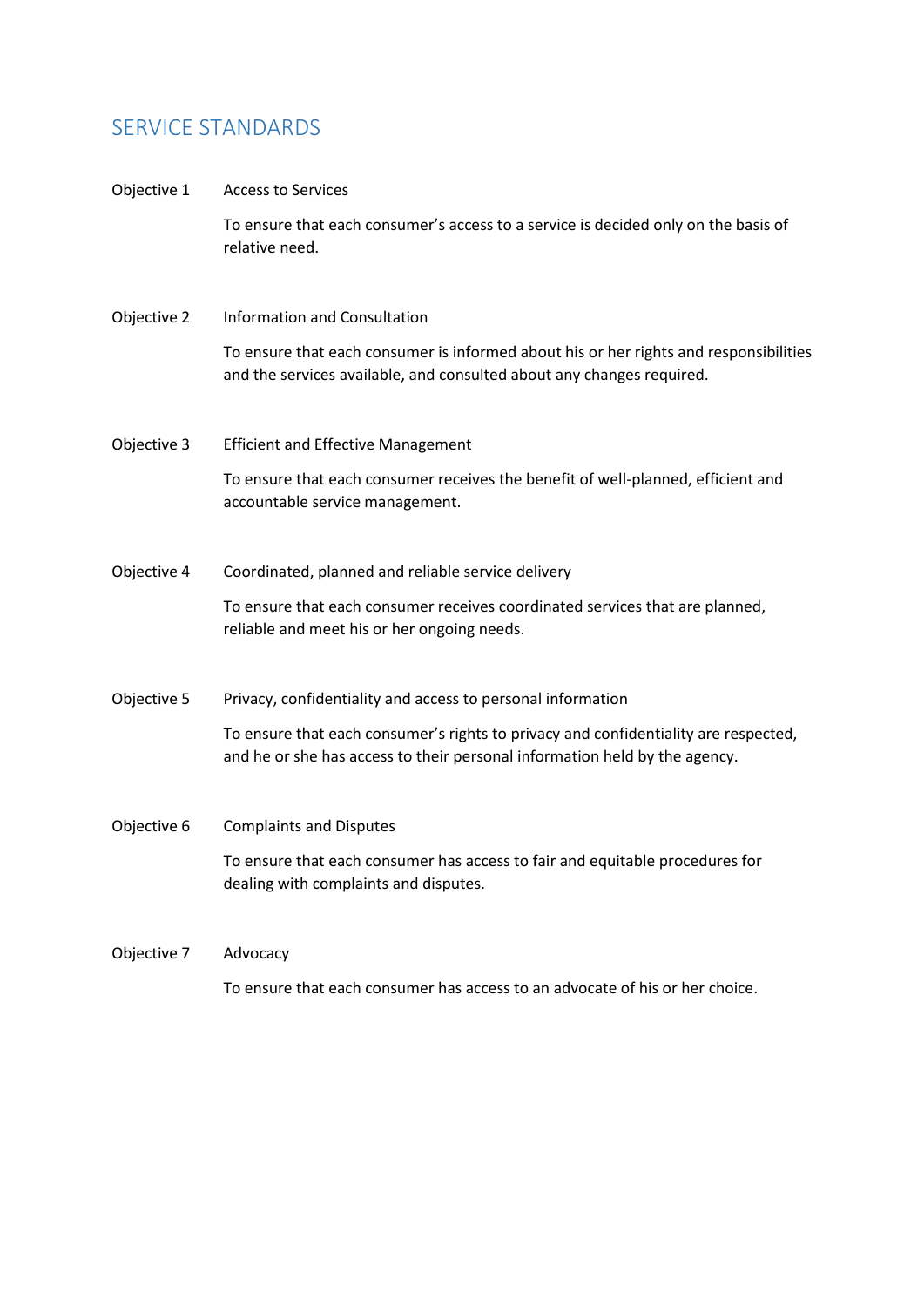# 1. Community Transport Scheme and its Guiding Principles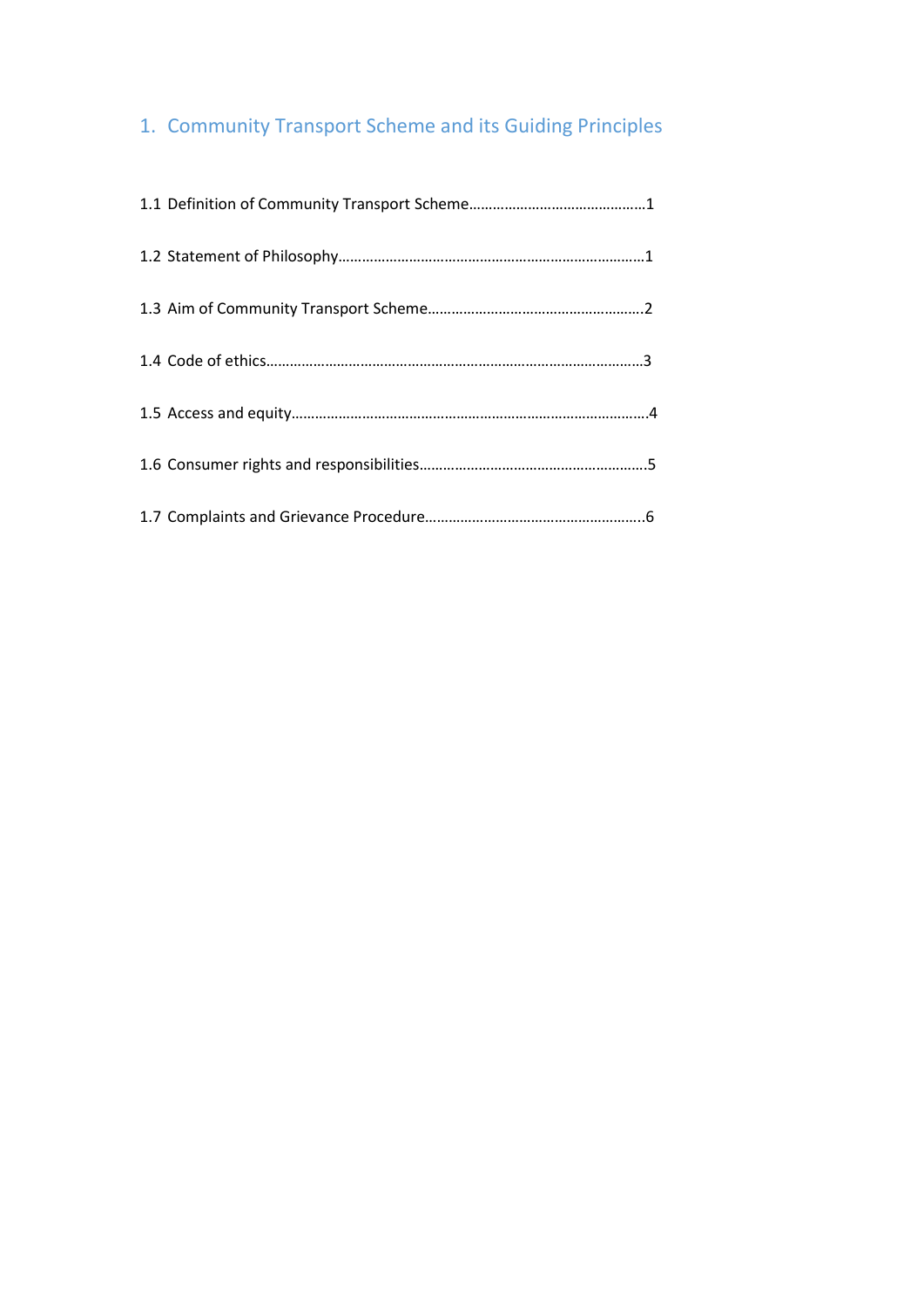## 1. Community Transport Scheme

#### 1.1 Definition of Community Transport Scheme

CTS provides social support and access to a range of services for the transport disadvantaged – people adversely affected by isolation, lack of access to mainstream public transport services or low income.

SHNH CTS primarily funded by the balance of funds donated by the Southern Mallee Transport Connections Partnership at the close of the project works (2013). The vehicle (and attached funding) are now held by SHNH to trial CTS for 3-5 years.

For the purposes of Community Transport "social support" is defined as the involvement of the volunteer in transporting clients. Thus social support is characterised by the companionship and the assistance provided to a client in the course of the volunteers driving duties. This may include conversation, physical support in getting in and out of a vehicle, carrying items, guiding a client to appointments and helping to negotiate on the client's behalf with other service providers.

#### 1.2 Statement of philosophy

Transport is the vital link in supporting the health, wellbeing and independence of people living in the community and in particular older people and people with disabilities. CTS complements both, public and private transport systems, in providing another option for those who have difficulty using or accessing mainstream transport systems.

CTS is committed to providing a high level of service to the community. Cooperation and coordination with other transport providers is vital to high quality service provision.

#### 1.3 Aim of CTS

The aim of CTS is to provide social support to members of the community who are transport disadvantaged. This includes people who:

- Are isolated
- Have low incomes
- Cannot access mainstream public or private transport
- Are unable to use conventional public transport

The service aims to provide assisted transport to medical, therapeutic and other professional appointments and to social and recreational activities. In particular:

- To provide access to specialist and general medical services in Swan Hill and surrounding districts
- To provide access to health services
- To provide access to Community Health services, eg: information session
- To provide access to educational activities, such as school programs and TAFE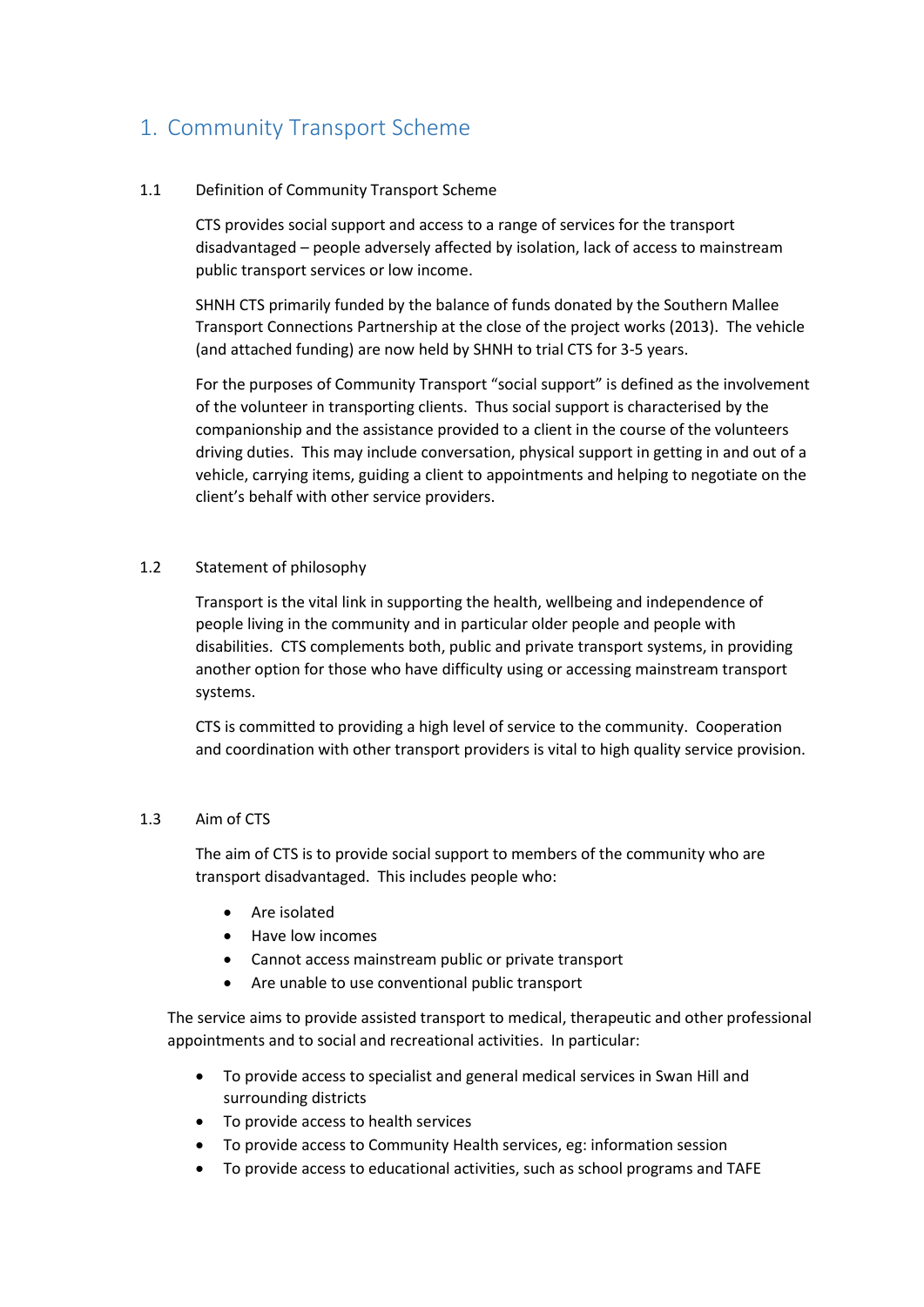- To facilitate contact with relatives and friends
- To provide shopping transport for isolated people, to provide transport to outings, eg: Senior Citizens, Youth Groups etc, films

#### 1.4 Code of Ethics

#### Principle

CTS is committed to treating its clients, volunteers, staff and Committee of Management members with honesty, dignity and respect. This entails a commitment to confidentiality; understanding the scheme's responsibility to its consumers and management's responsibility to volunteers and staff.

#### Procedure

This code of ethics binds staff, volunteers, and Committee of Management members of the CTS. An acknowledgement to this effect will be signed by each person currently involved in the organisation and each new person as they join the scheme. Breaches of this code may result in disciplinary proceedings and possible expulsion from the scheme.

#### Confidentiality

CTS is committed to the confidentiality of clients. No information of a personal nature is to be passed to anyone outside the service without the permission of the person concerned (preferably in writing). However in order to ensure proper assistance is given personal information about clients may need to be discussed with other members of the service. This is not a breach of confidentiality.

Staff, Volunteers and Committee of Management members will also be confidential in their relationships with each other.

#### Responsibilities of Staff, volunteers and Management Committee

Staff, volunteers and Management members will:

- Respect the privacy of clients;
- Respect the values and attitudes of clients, their right to make their own decisions and work out their own problems;
- At all times have concern for the safety and well being of clients, other members of the service and general public;
- Provide comprehensive information to clients and inform them of their rights.
- Adhere to all laws and regulations;
- Declare all conflicts of interest;
- Maintain in good order property which they are entrusted to use;
- Account for monies collected;
- Ensure that no property of the organisation is used for personal use without prior consent of the coordinator/manager/committee of management.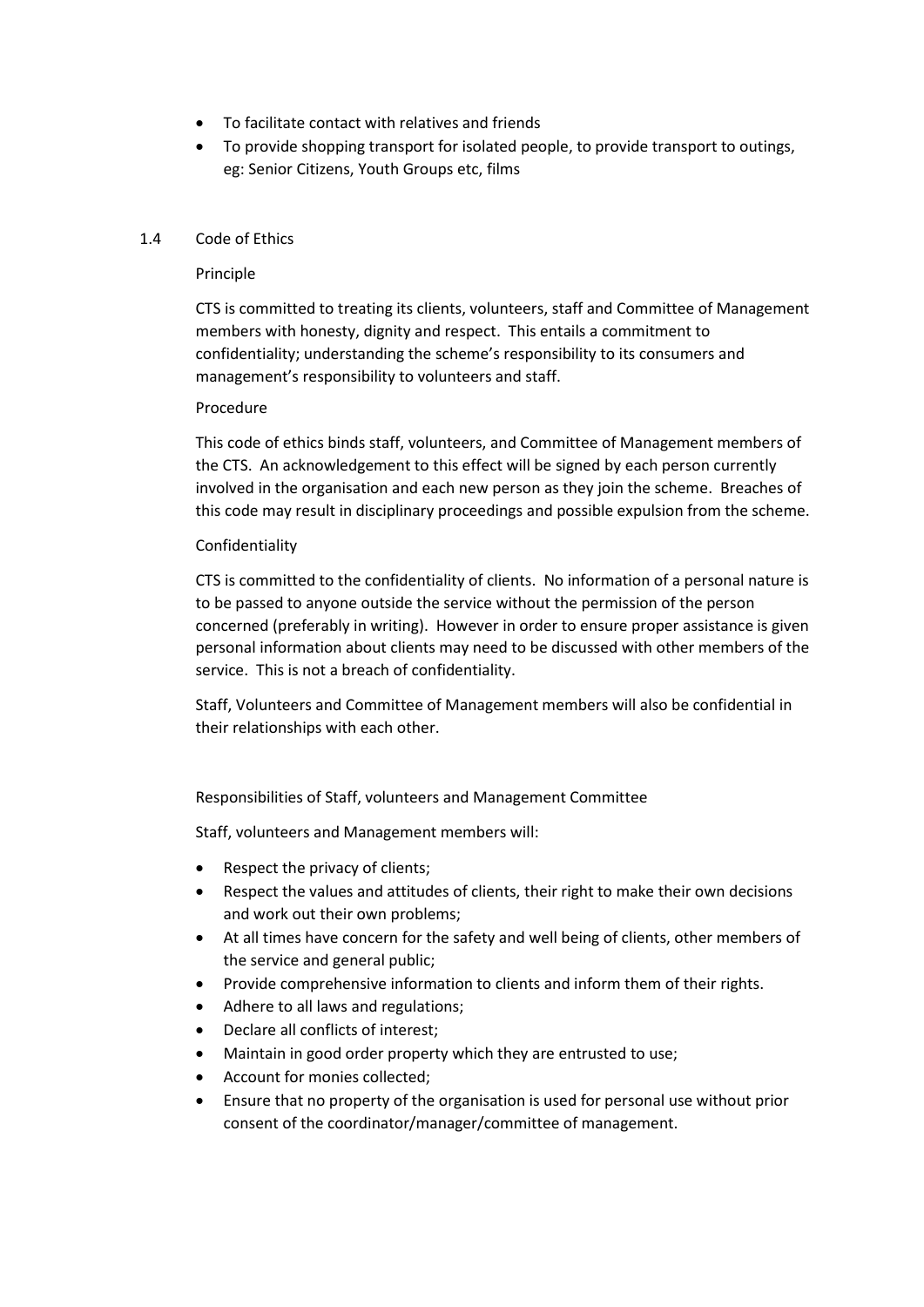#### 1.5 Access and equity

Principle

All those involved in the service will be treated equitably whether clients, volunteers or management members. There will be no discrimination on grounds of age, race, physical, intellectual or psychological impairment (including HIV and AIDS), gender, sexuality, marital status, religious or political beliefs and geographical location.

#### Procedure

This principle of equity will underpin the operation of the scheme at all levels. Each consumer's access to a service will be decided on the basis of relative need.

1.6 Consumer rights and responsibilities

#### Principle

Clients have both rights and responsibilities.

#### Procedure

Clients have the following rights and responsibilities:

#### Rights

- The right to respect;
- The right to privacy and confidentiality ;
- The right to make a complaint and have the complaint resolved in a timely manner;
- The right to information about the scheme's services;
- The right to access any of their personal information held by the scheme.

#### Responsibilities

- The responsibility to provide as much notice as possible (ideally a minimum of two days except in emergencies) of travel requirements when making a booking with CTS;
- The responsibility to provide as much notice as possible (ideally a minimum of two days except in emergencies) of any changes to travel requirements;
- The responsibility to notify the scheme about any special requirements at the time of booking, e.g. pre-existing medical conditions, travel sickness, disability;
- The responsibility to respect the rights of volunteers and other clients;
- The responsibility to contribute financially to the cost of the service they receive except where this will cause financial hardship.
- 1.7 Complaints and Grievance Procedure

Principle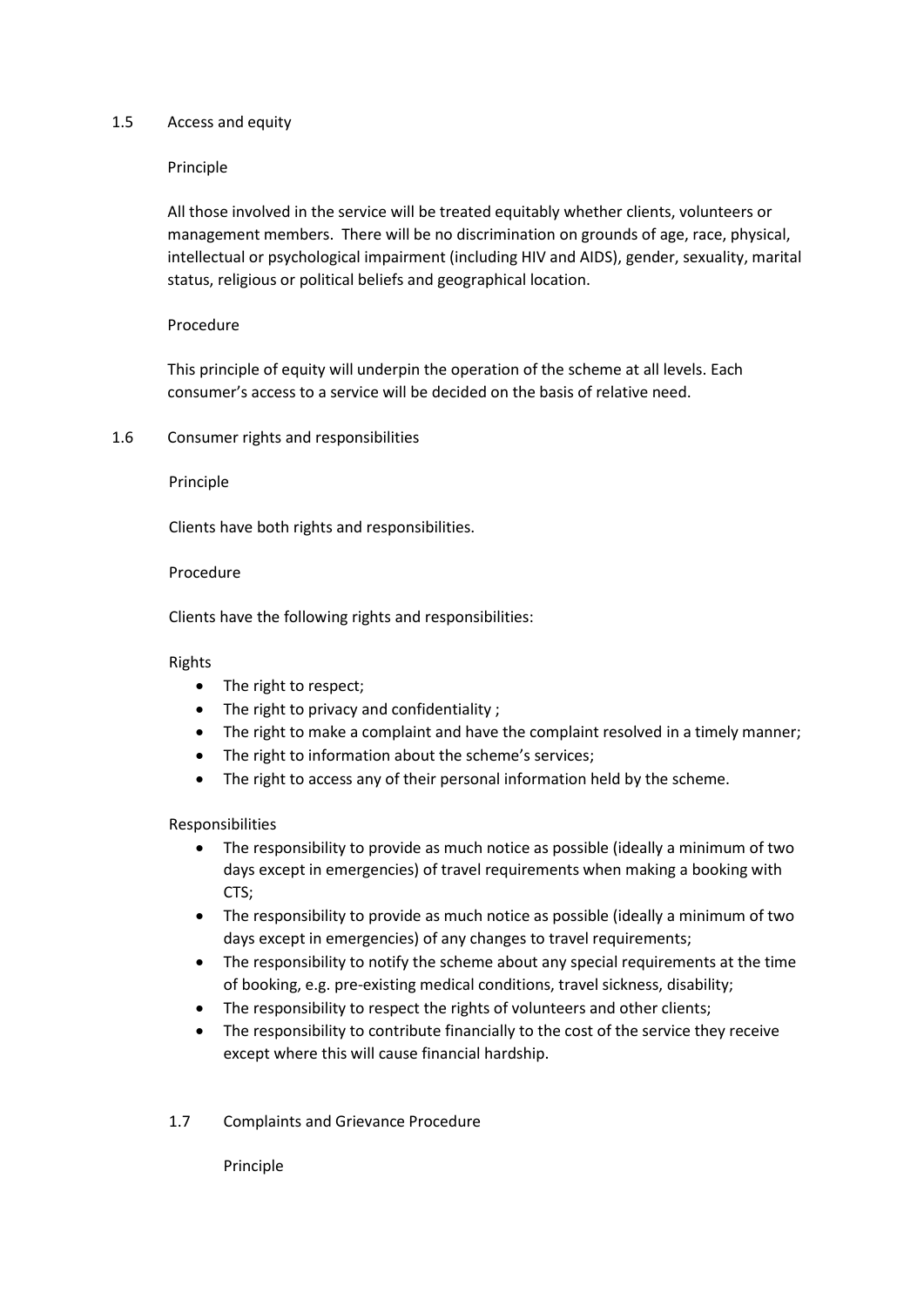Good relationships with clients and other service providers are essential. This is equally the case for relationships between those working together to provide the service. Prompt resolution of any difficulties promotes Best Practice.

All those involved with the service (i.e. clients, service providers, volunteers, paid staff and management) have the right to make a complaint without recrimination and to seek assistance in achieving a fair resolution without this adversely affecting their continuing relationship with the scheme. The complaints procedure should:

- maintain confidentiality;
- be simple and accessible;
- ensure a fair hearing for all involved;
- ensure a resolution in a timely manner.

#### Procedure

- This complaints procedure is intended to be used in situations ranging from minor concerns to allegations of serious misconduct.
- Complaints may be verbal or in writing and with the assistance of a friend/advocate and/or an interpreter.
- All complaints must be documented by the coordinator.
- The service should provide all relevant information about the Complaints Procedure to clients, service providers, volunteers, paid staff and management in both verbal and written form as part of their contact with the scheme.

If conflict arises, the following steps should be taken:

#### **If the matter is of minor concern:**

In the first instance it should be discussed with the other person or persons involved. In most cases this direct approach is the best approach and will resolve the difficulty.

 If the matter is not resolved to everyone's satisfaction, it should be referred to the next level of the scheme's management. For example if the dispute is between a volunteer and client, the coordinator would become involved or if the dispute is between volunteer and coordinator a Management Committee member would become involved.

If the conflict remains unresolved after this process, an impartial third party, agreeable to those in dispute, should be nominated to mediate.

# **If communication difficulties or personality conflicts are involved:**

In this case the matter should be taken to the coordinator or the next level of the scheme's management.

If the difficulty remains unresolved, an impartial third party, agreeable to those in dispute, should be nominated to mediate.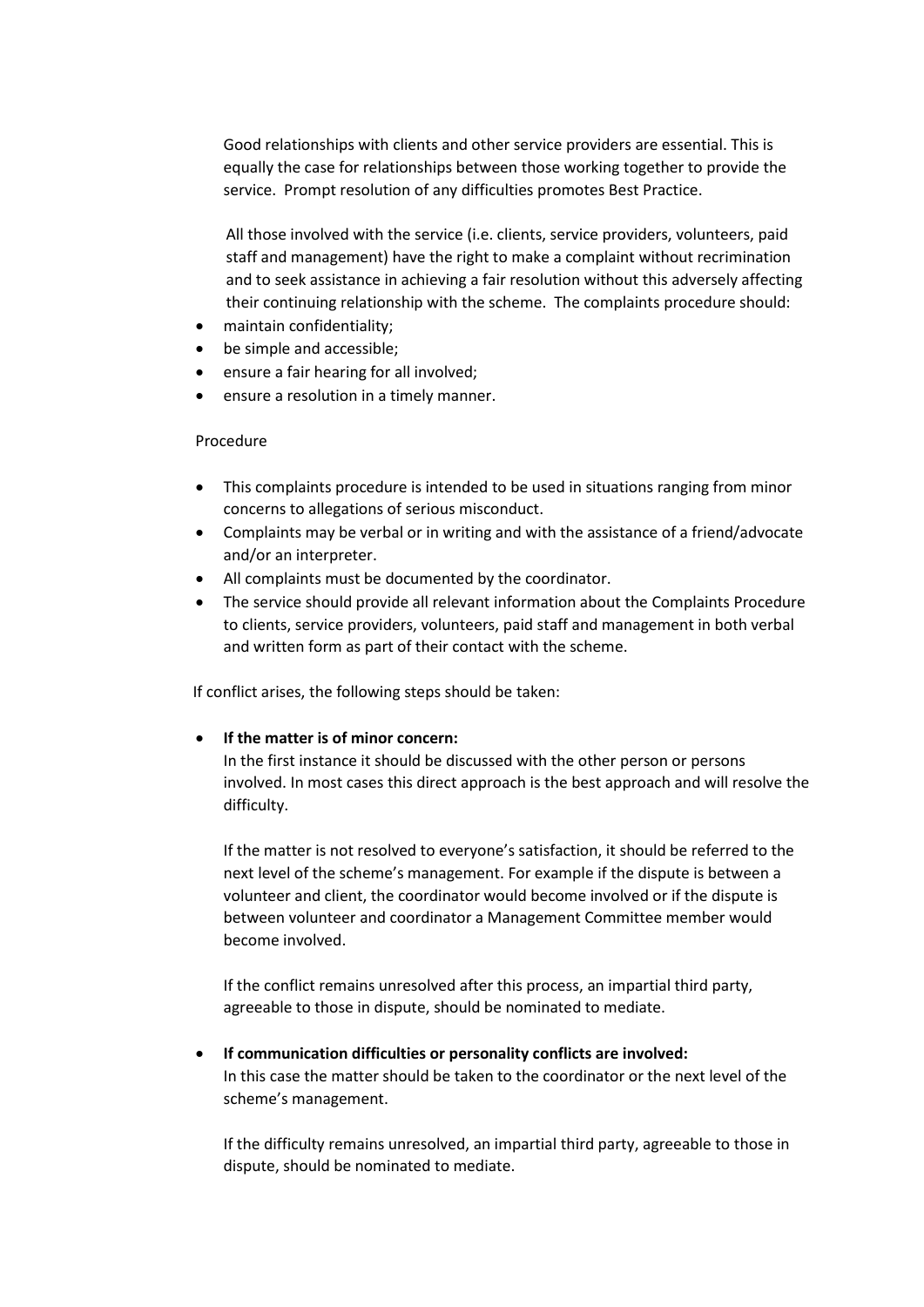Complaints of this nature should be documented.

\*\*\*\*\*DIAGRAM OF GRIEVANCE PROCEDURE\*\*\*\*\*\*\*\*\*\*\*\*\*\*\*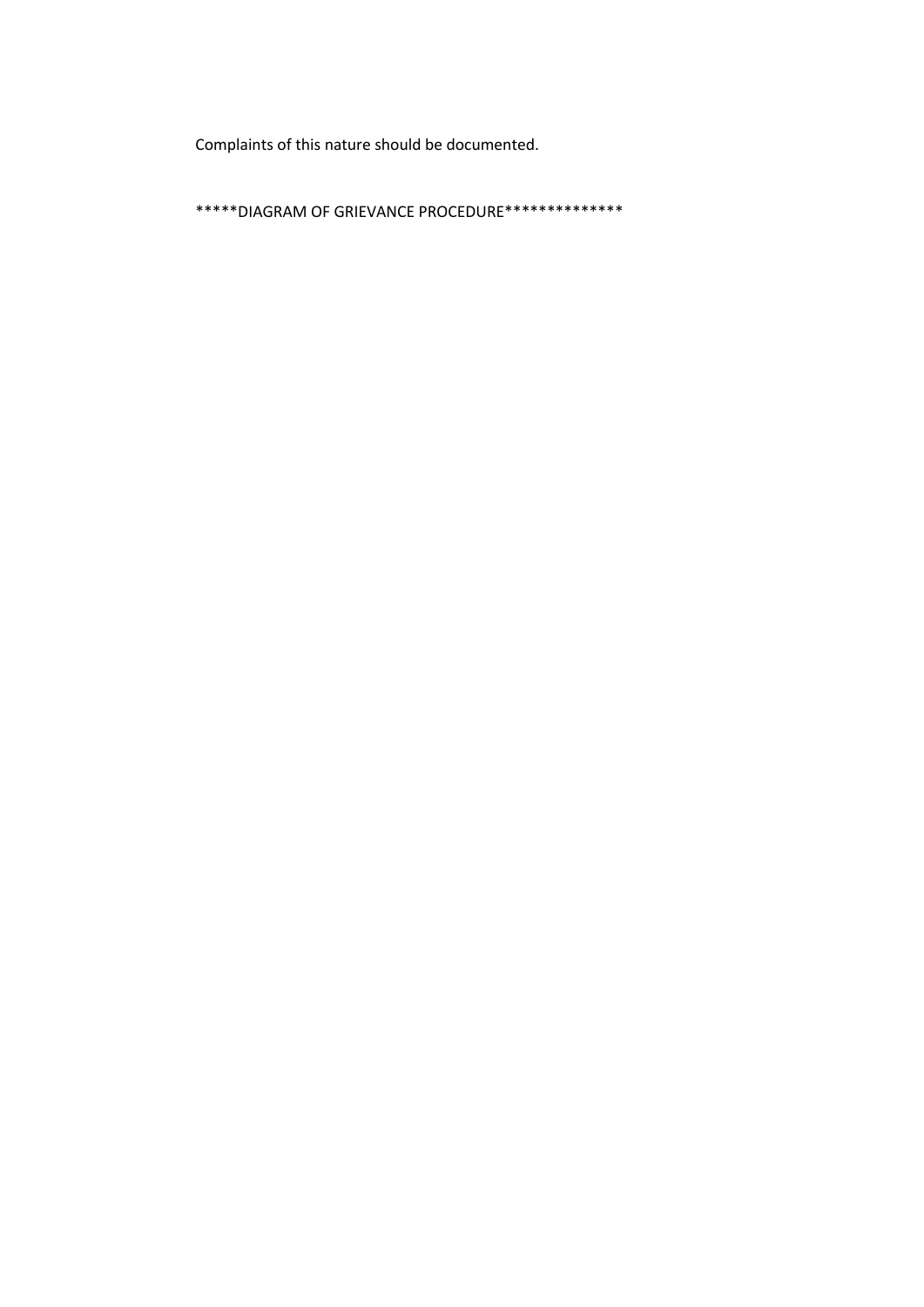# **2. Management**

| 2.1 |                                        |
|-----|----------------------------------------|
| 2.2 |                                        |
|     |                                        |
|     |                                        |
|     |                                        |
|     |                                        |
|     |                                        |
|     | Volunteers using their own vehicles 12 |
|     |                                        |
|     |                                        |
|     |                                        |
|     |                                        |

| 2.3 |  |
|-----|--|
|-----|--|

| 2.4 |  |
|-----|--|
|-----|--|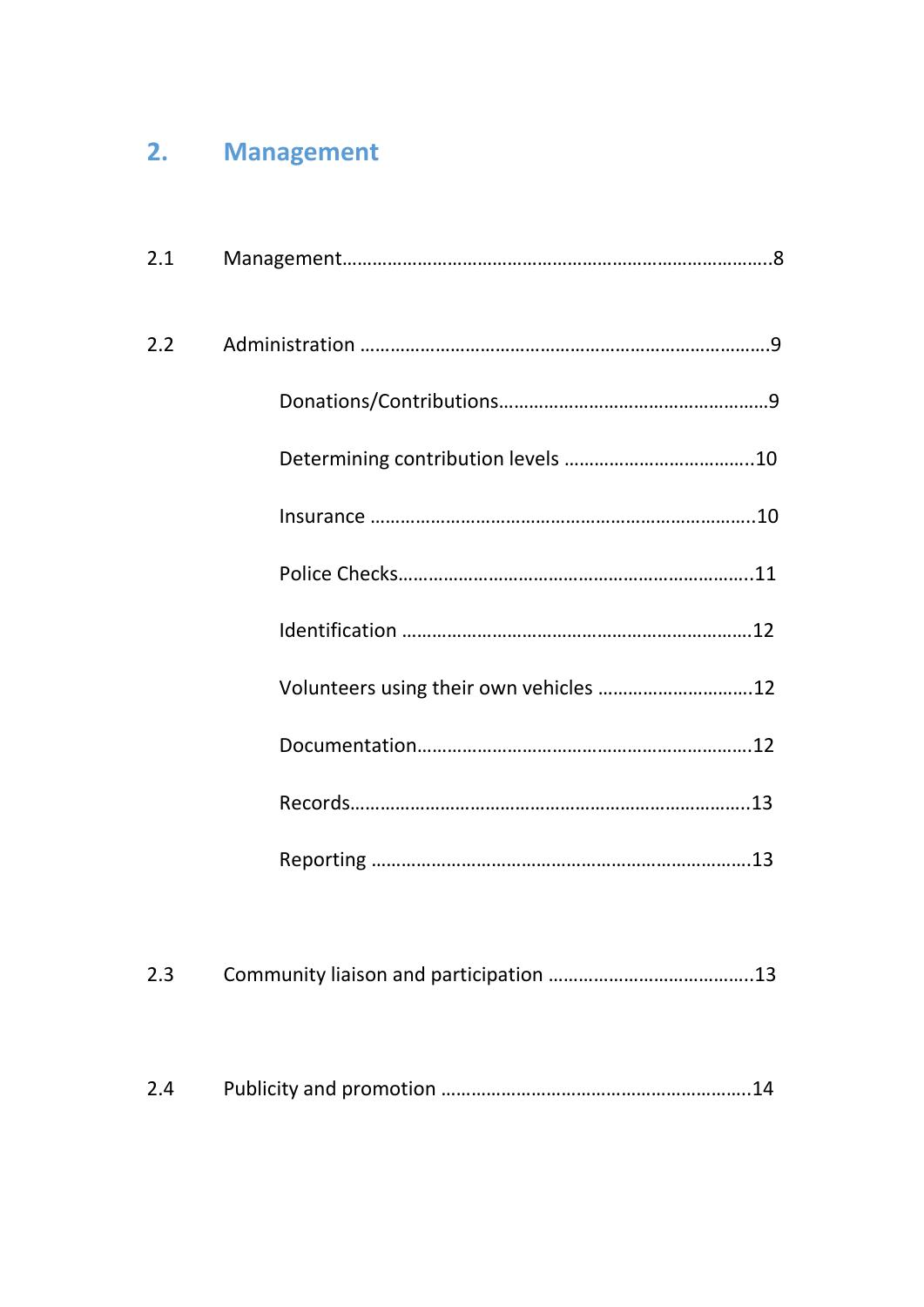### 2. Management and administration

### 2.1 Management

### Principle

Effective management is essential to the provision of a quality service. The functions of management need to be clearly identified to ensure accountability.

### Procedure

There are functions of management which remain constant regardless of such variables as scheme size, structure and auspicing arrangements. The way these functions are allocated will be determined by the auspicing body and/or the Management Committee. This section deals with management in terms of functions rather than by role.

The following functions of management:

- to establish and maintain the infrastructure for the scheme's operation including:
	- o vehicles eg: fuel, maintenance, appropriate insurance
	- o reimbursement of volunteers out of pocket expenses, eg: phone calls
	- o support and training of volunteers
	- o other equipment, eg: answering machine, mobile phone, computer
- to define the policy framework under which the scheme operates
- to establish comprehensive procedures governing the scheme's day to day activities
- to be responsible for employees/volunteers of the scheme. This includes ensuring that:
	- $\circ$  the working environment is clean, orderly and safe and meets occupational health and safety standards
- to provide day to day support for the coordinator
- to assist in promoting and publicising the scheme
- to establish and maintain arrangements for the financial aspects of running the service including:
	- o recommending donation levels/fees for the use of the community car
	- o obtaining regular financial reports so that the scheme is aware of its financial position

### Committees of Management

There are a number of advantages of locally based committees of management or advisory committees. This is the case even where schemes are ultimately managed and auspiced by an organisation. Committees can provide:

support to the coordinator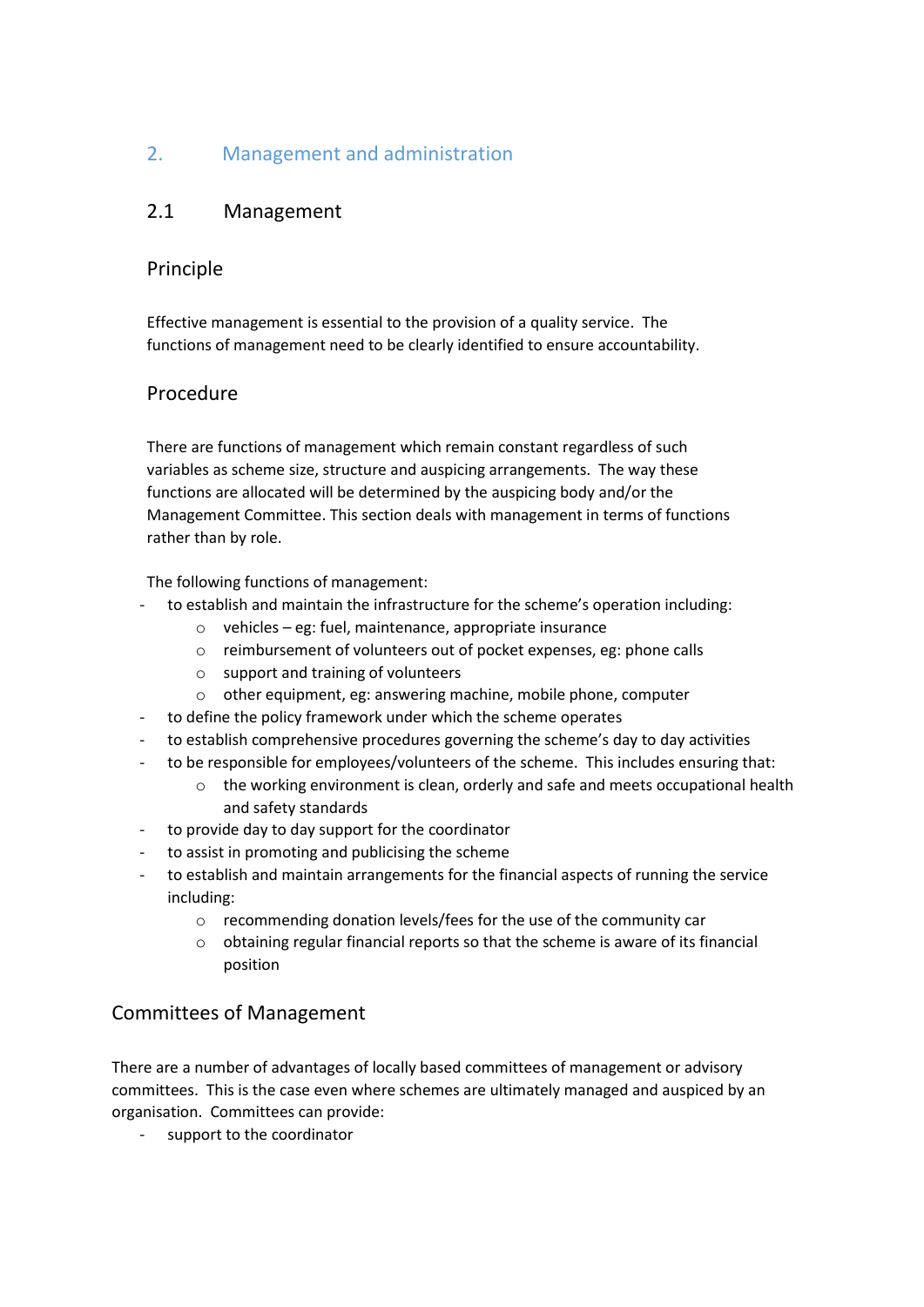- assistance in sharing the more onerous tasks of management, eg: setting and publicising the recommended donation/fee levels for travel, local knowledge of community needs and existing resources
- more extensive promotion of the scheme in the community
- improved networking with service clubs and other community groups.

### 2.2 Administration

### Donations/Contributions

Fares are charged at a subsidised rate and the program relies on donations to assist in the running costs of vehicles. Suggested rates have been arrived at in an attempt cover costs of petrol, registration, insurance, maintenance and replacement cost of vehicles. However, because CTS is provided to assist disadvantaged sections of the community, it is not the intention that clients should suffer financial hardship in making such payments. Clients who are unable to pay for the costs of the service should raise the matter with the coordinator of the program at the time of making a booking. The coordinator has the discretion to either waive payment or reduce the cost of the service to the client.

In some circumstances arrangements may be made for a third party to contribute to the cost of the service rather than the client themselves.

The volunteer driver may be asked to collect the client's contribution when their trip is finished. A receipt is to be given for any monies received. It is not the volunteer driver's responsibility to pursue unpaid fees. Such matters should always be referred to the scheme coordinator, as there may be legitimate reasons for no contribution being made such as third party paying or financial hardship.

Determining contribution levels

In determining rates of contribution, the program acknowledges that CTS resources may be used by different groups in the community,

- Clients For CTS's key target group the transport disadvantaged the intention is to recover some of the costs of providing the service.
- Other groups For other groups the intention is to recoup as close to 100% of actual costs incurred. Suggested rates are for return travel, There may be reductions for shared travel and different rates for various users. For example:
	- non-profit-community groups and organisations, 35-60c per km depending on the vehile involved, or a rental fee plus the cost of fuel
	- where the user has the ability to pay eg: working family using the vehicle due to lack of their onw transport, 45c per km
	- groups such as social clubs of the local restaurant for Saturday night home run, 45c per km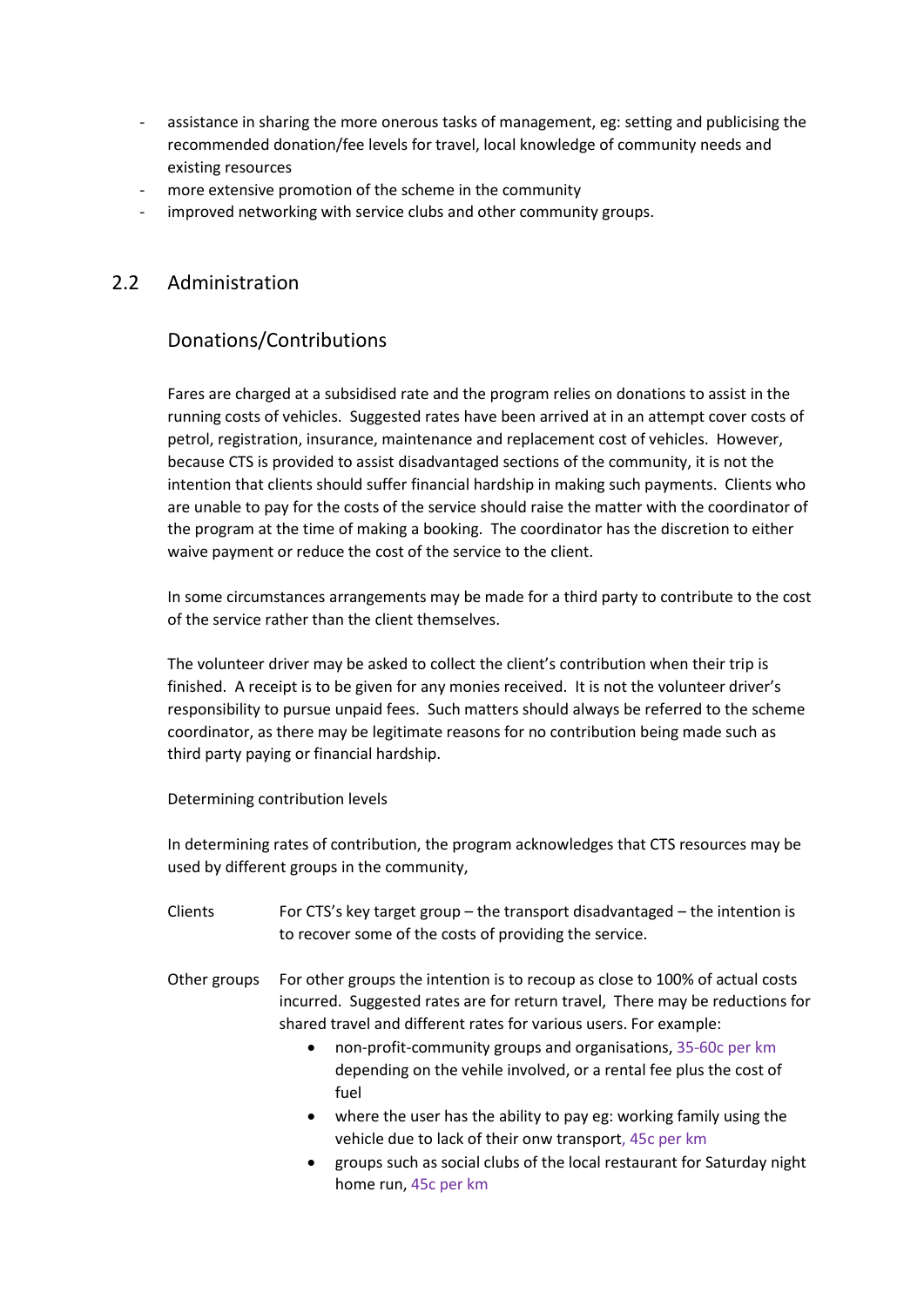#### **Insurance**

Appropriate insurance coverage needs to be in place to protect clients, volunteers and vehicles.

While working for this organisation, volunteers are covered by personal accident insurance. All volunteers are also covered by public liability insurance and transport accident insurance.

Clients are covered by third party insurance. All volunteers are required to complete a Volunteer Application Form and provide a photocopy of licence for insurance purposes. A current standard car driver's licence will suffice.

### Police Checks/Working with Children Checks

Some funding bodies already require (eg: HACC) and others recommend (eg: DEECD) that their clients are transported by volunteers who have had Police checks. Volunteers are in a position of trust in that they frequently transport clients who are vulnerable, because of this Police checks constitute Best Practice.

While individual schemes will make decisions about police checks for existing volunteers, it is mandatory that all new volunteers undergo a police check and a Working with Children Check, prior to registration.

There is a cost involved in obtaining these checks, which under no circumstances will be borne by the volunteer. Swan Hill Neighbourhood House uses the Crimcheck database to complete Police Checks. The volunteer fee is applicable when the following criteria are met:-

- the subject of the check does not receive any form of recompense for the service that he/she performs for the organisation. Reimbursement of direct expenses (for example petrol expenses) will not disqualify the individual from the reduced charge;
- the work undertaken by the volunteer primarily involves personal contact with children, older people or people with disabilities and other vulnerable groups.

Police checks/WWC will be considered current while a volunteer continues to be registered with a scheme. If however there is a break in registration (eg: a volunteer resigns and subsequently rejoins) a new police check may be required.

The following recent or frequent offences may disqualify a volunteer from registration with the scheme:

- driving under the influence of alcohol (DUI)
- traffic offences such as speeding
- assault
- child abuse
- crimes involving theft or deception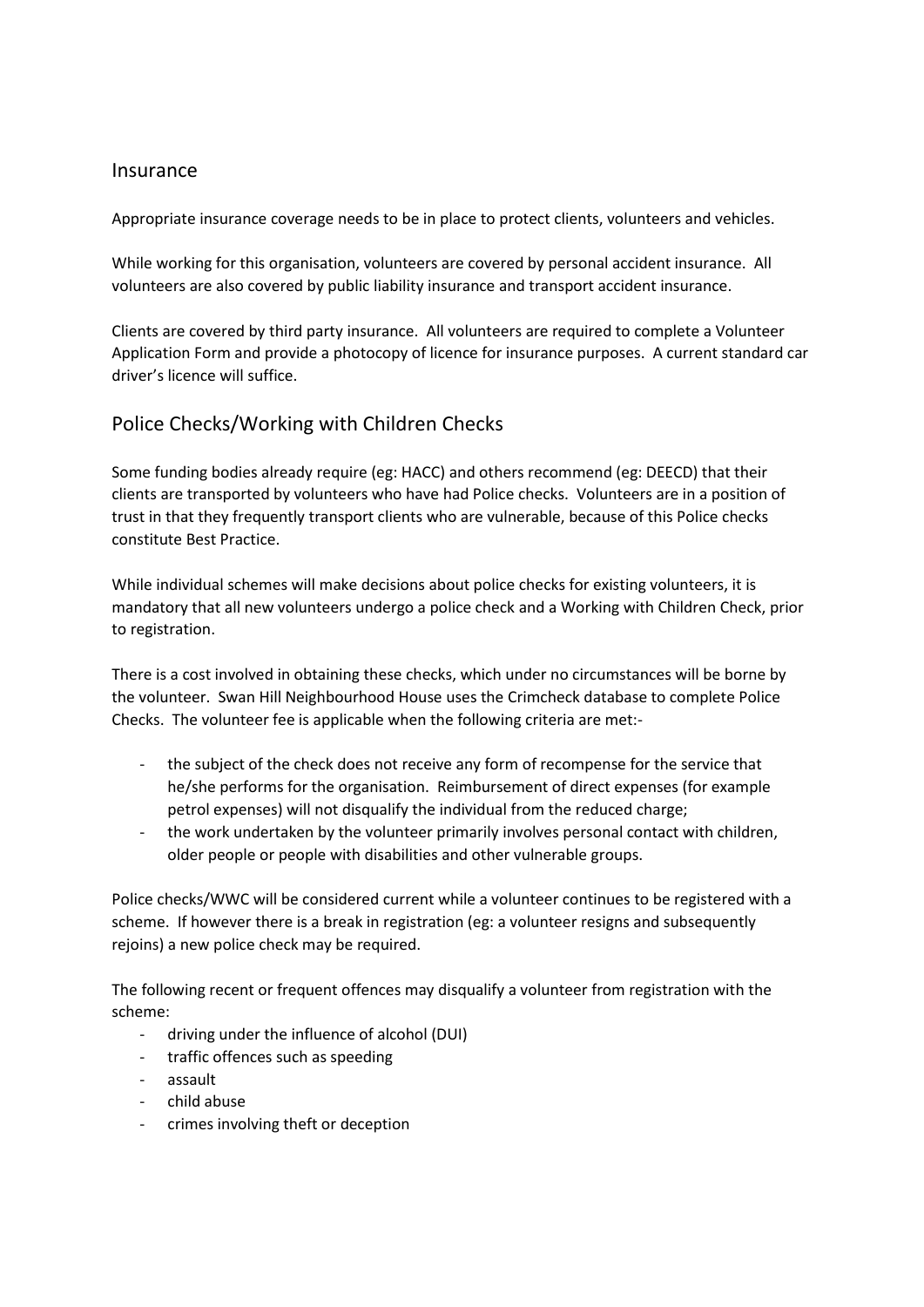### Identification

All members of the scheme will wear identification when dealing with the public. This will be provided to each person as they join the scheme.

Volunteers using their own vehicles

Use of volunteer's private vehicles to transport CTS clients is not encouraged. However, where volunteers do use their own vehicles to assist the service, they are required to provide details of their Comprehensive Insurance Policy and a note from their insurance company authorising that the vehicle be used for CTS. At the discretion of the scheme, a road worthy certificate may be requested for the vehicle being used. Volunteers authorised to use their own vehicle will be reimbursed for petrol costs at a rate mutually agreed to by the volunteer and the scheme. A volunteer may only use their own vehicle for CTS purposes with the consent of the scheme's coordinator.

#### Documentation

Preparation for the following written material is the responsibility of management:

- Volunteer handbook (given to each volunteer/committee member)
	- o Contents
		- names and contacts for Committee of Management and other volunteers
		- **E** key policies and procedures (excerpts from Policy and Procedures Manual)
- Orientation Manual (held centrally in coordinator's office)
	- o Contents
		- **·** information about CTS
		- **policy and procedures**
		- **F** information about other services and referral
		- names and contacts for Committee of Management and other volunteers
- Pamphlet about the scheme
	- o Contents
		- **EXECT** information about the CTS for circulation to clients, other service providers and the community at large
	- Service directory
		- o Contents
			- names, addresses and phone numbers for destinations
			- maps
- Records
	- o up to date lists of those involved in the scheme, eg: volunteers, Committee of Management members
	- o log books
	- o client information
	- o register of volunteers
- Reporting
	- o Details of reports are outline in 3.2 Evaluation
		- annual report
		- **financial statements**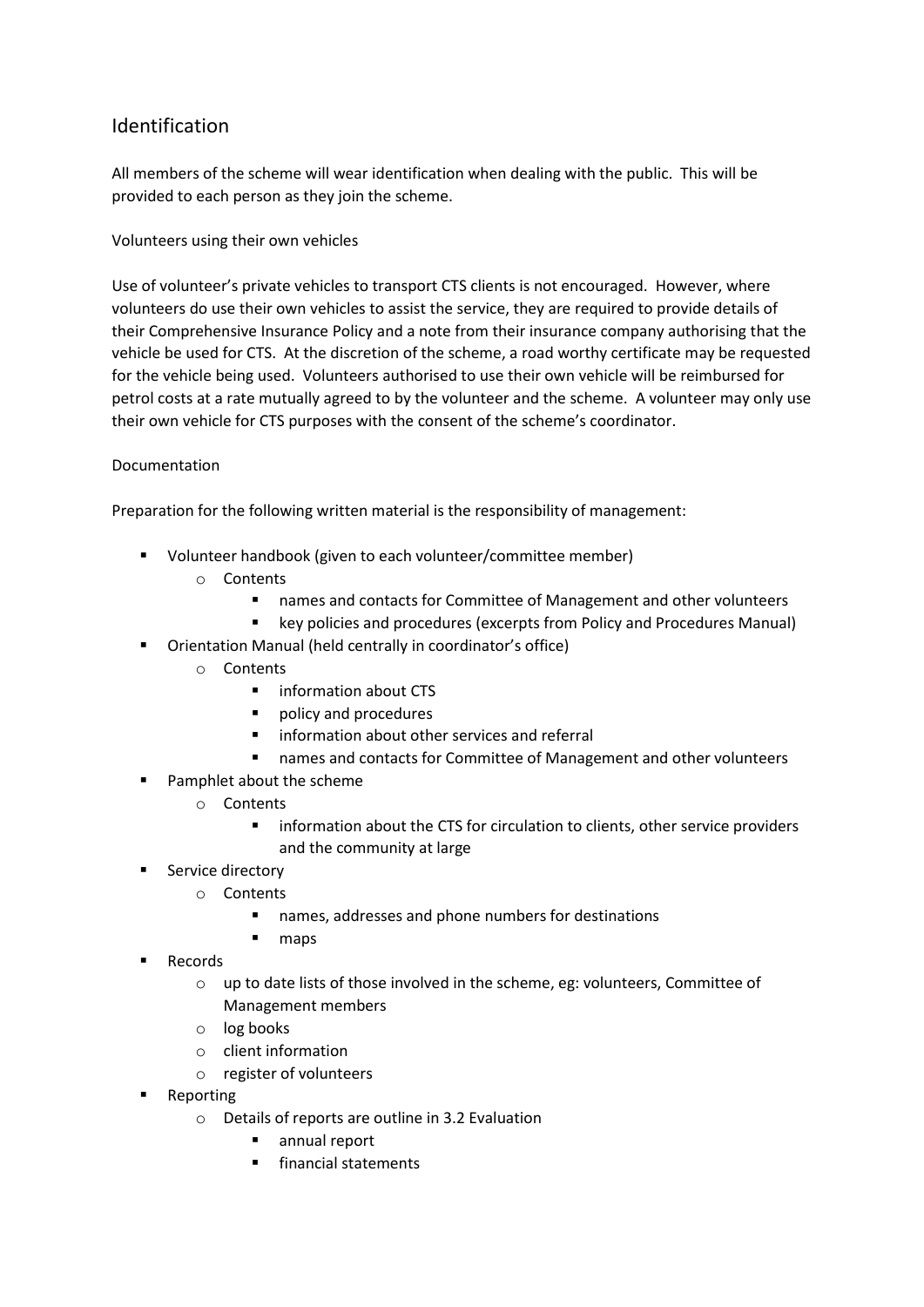service data

#### 2.3 Community liaison and participation

#### Principle

CTS aims to provide a series that is responsive to the needs of the transport disadvantaged. Consumers of services should be able to participate in their development.

#### Procedure

The coordinator and Committee of Management will encourage community involvement in the scheme's planning and development.

Regular consultation will be held with the general community to identify needs, demand and supply for transport. Target groups to include: other transport providers, other service providers, community organisation.

Client feedback will be collected by documentation of informal and formal feedback and regular random client surveys.

#### 2.4 Publicity and promotion

#### Principle

Members of the community should be aware of the CTS resources available to them. People assimilate information in different ways and are receptive at different times. Multiple strategies need to be employed to ensure maximum coverage of the community.

#### Procedure

The scheme will be promoted on a regular basis

- **Information could include:** 
	- o What is CTS?
	- o eligibility criteria
	- o description of the services
	- o details of donations/fees requested
- Strategies could include:
	- o liaison with service clubs and other community transport groups
	- o speaking to community groups
	- o regular advertising in local newspapers school and community newsletters and other media
	- o placement of notices in local shops and other public venues
	- $\circ$  producing an information sheet/pamphlet to be given to clients and made available to other service providers and the community generally
	- o letterbox drops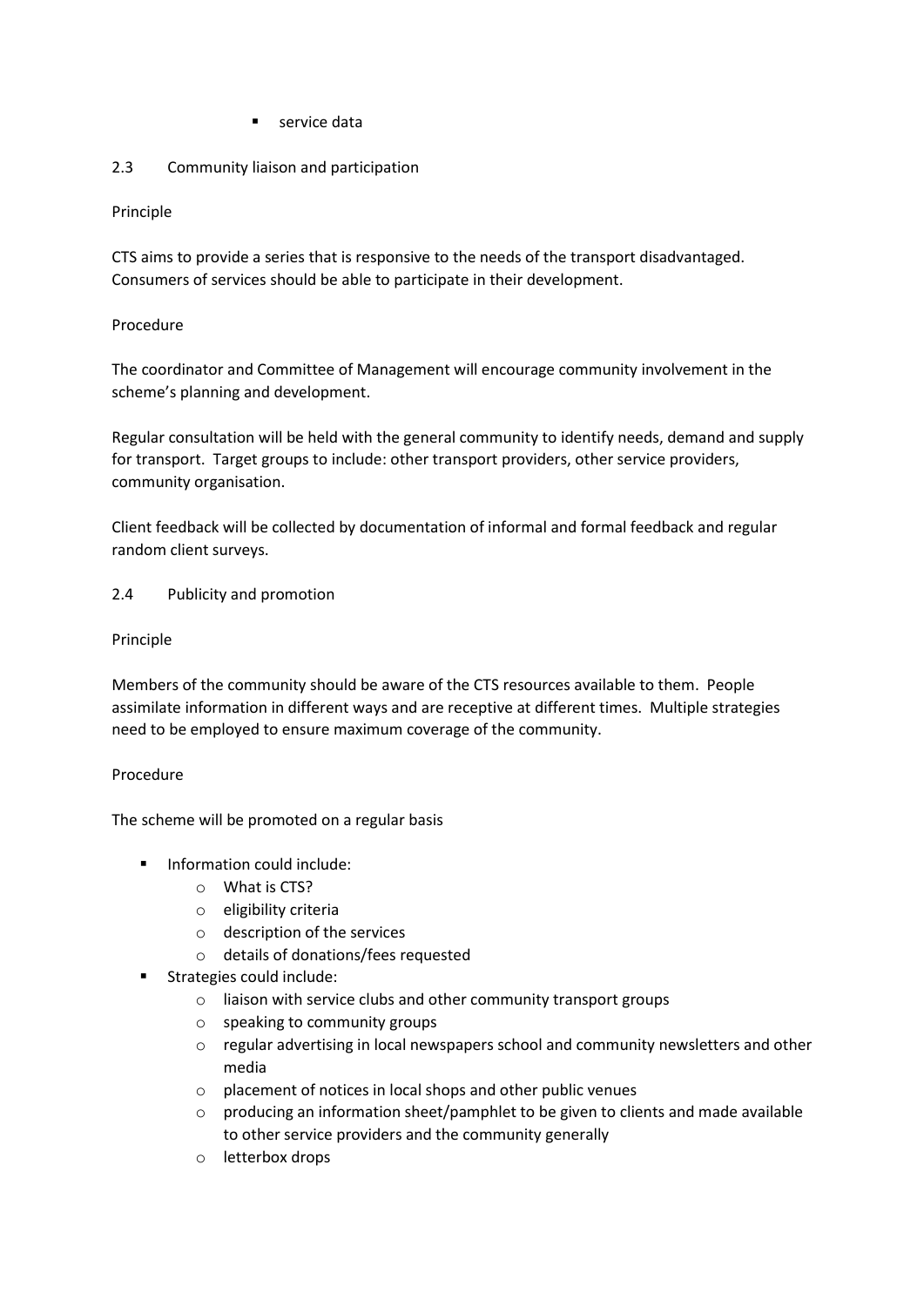o notifying the local taxi service and other private transport providers of the eligibility criteria the scheme will be suing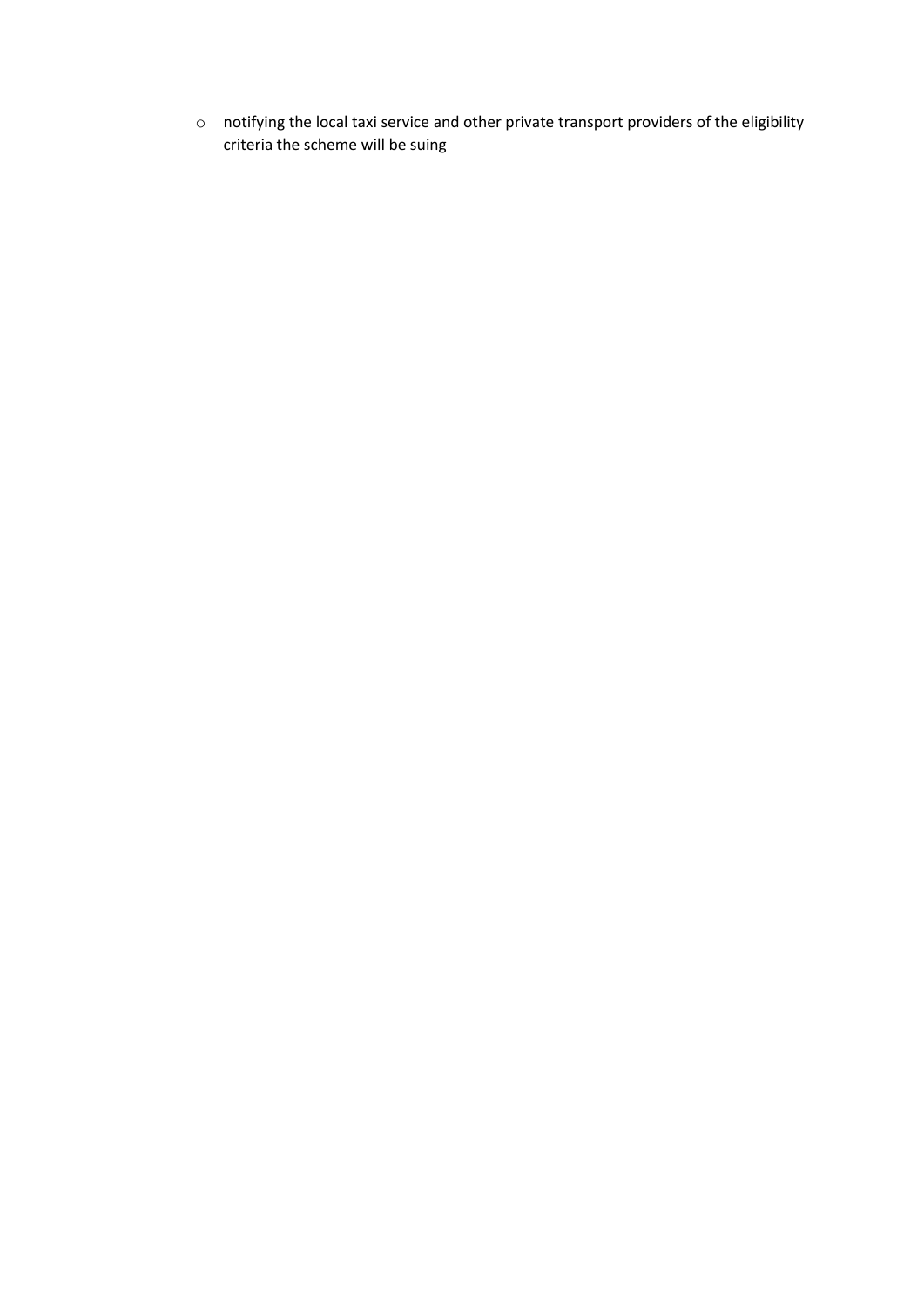# 3. Planning and Evaluation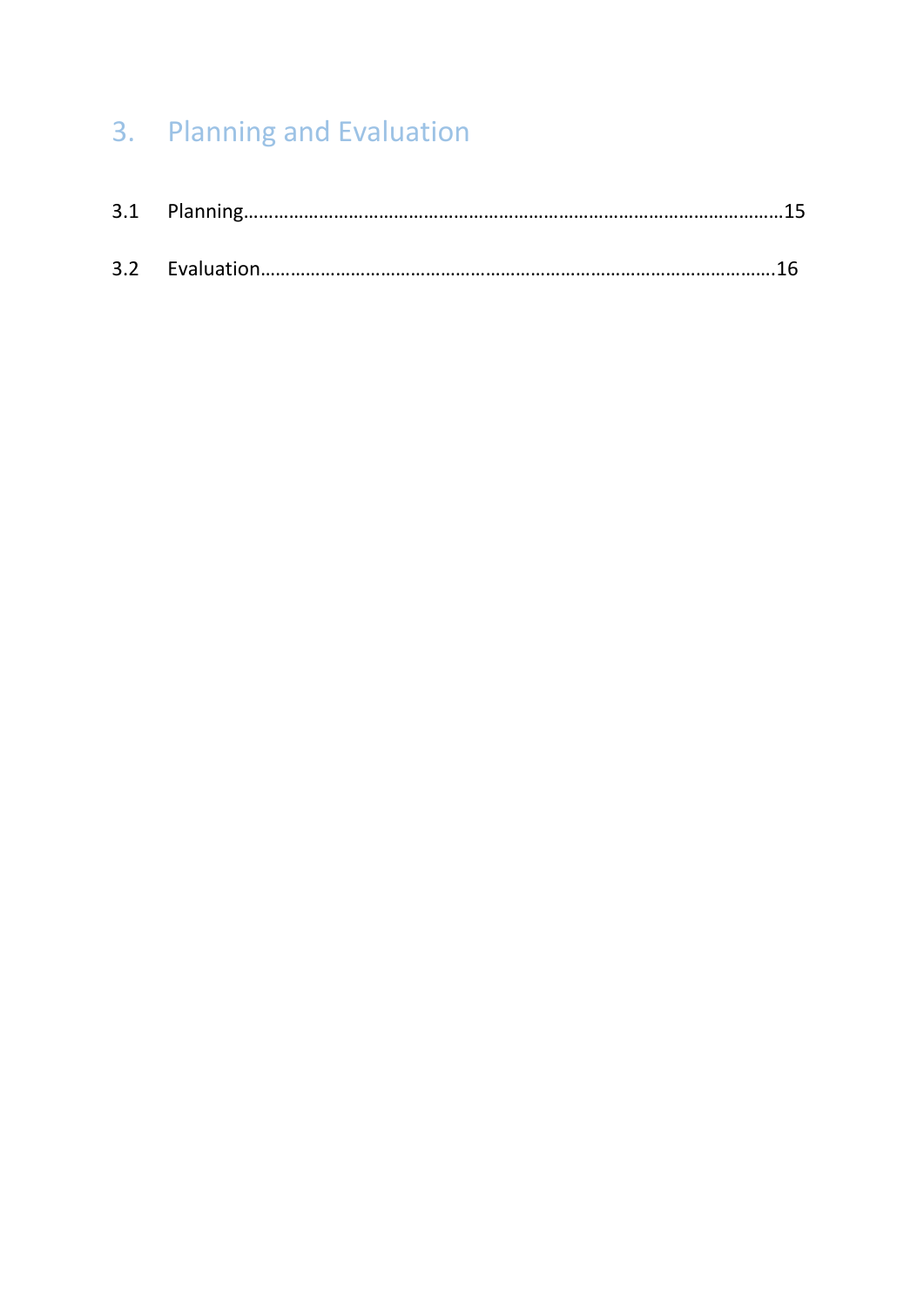### 3. Planning and Evaluation

### 3.1 Planning

#### Principle

Planning is an integral part of service delivery providing the scheme with direction and a blueprint for operations in all areas.

#### 3.2 Evaluation

#### Principle

Regular evaluation provides a means of measuring the extent to which the needs of a scheme's target groups are being met. It provides mechanisms for monitoring the effectiveness and efficiency of its services and in particular for determining whether its objectives are being met. It is a valuable tool for service development.

#### Procedure

Information is gathered and collated regularly from three principal sources to form a composite picture of how well the program is working. These principal sources are:

- financial reporting
- service data
- community input

The information could be collected and presented monthly, quarterly or annually as determined by the Committee of Management. In the case of Financial Reporting, a profit and loss summary could be generated at each reporting point. The annual report provides a regular forum for documenting the program's overall performance.

#### Financial Reporting

- vehicle operating costs fuel, maintenance, registration, insurance, depreciation if applicable
- revenue generation
- administrative costs staff wages, rent, telephone, office supplies and training

#### Service Data

- Client profile user category, residential location, community groups who use the vehicle, refusals of service including reason for refusal and outcome, complaints and outcome
- Daily data collection vehicle log sheets, schedules and client comments/feedback, volunteer comments/feedback
- Client feedback regular random client surveys, collection and documentation of informal and formal feedback

#### Community Input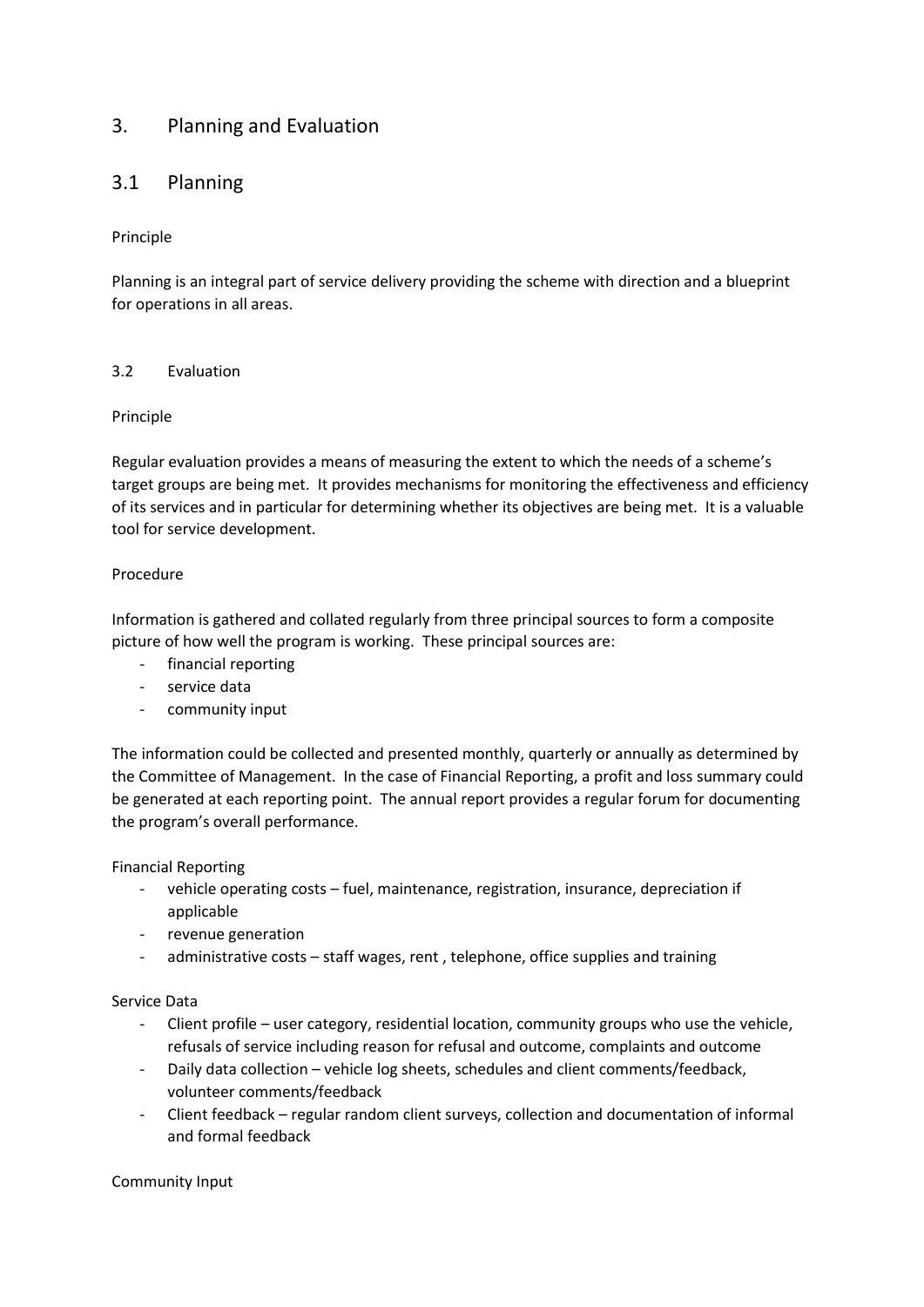- Annual consultation with the general community to identify needs, demand and supply for transport. Target groups to include: other transport providers, other service providers, community organisations

#### The Annual Report

The annual report could include the following information:

- number of client trips per year
- number of individual clients
- number of community groups using vehicle
- type of transport provided
- destinations
- client classification
- total km travelled
- hours worked, paid and unpaid
- key aspects of client and service user feedback
- met and unmet need, unfulfilled requests, reason and solutions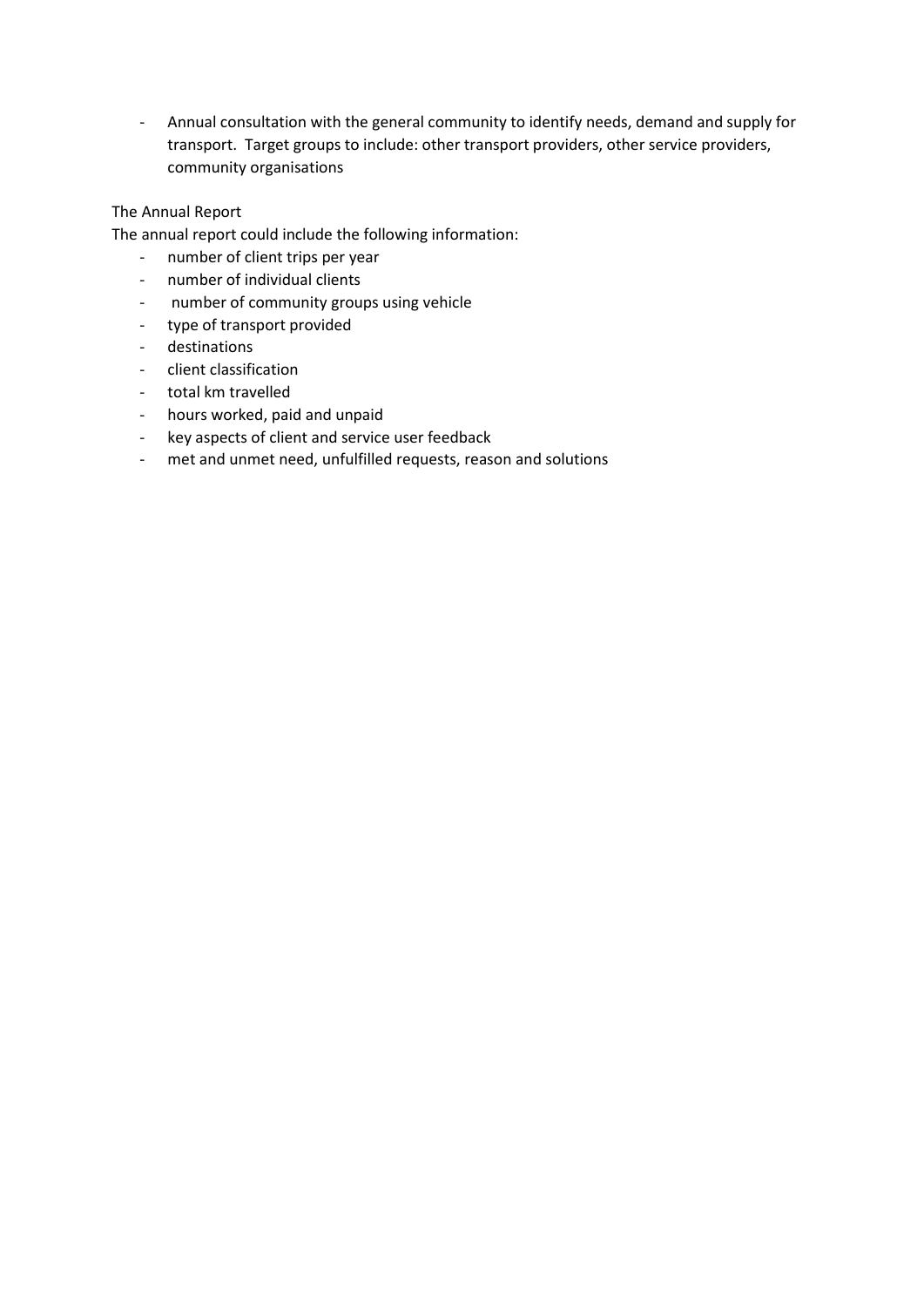### 4. Staffing

| 4.1 |  |
|-----|--|
|     |  |
|     |  |
|     |  |
|     |  |
| 4.2 |  |
| 4.3 |  |
| 4.4 |  |
|     |  |
|     |  |
|     |  |
| 4.5 |  |
|     |  |
|     |  |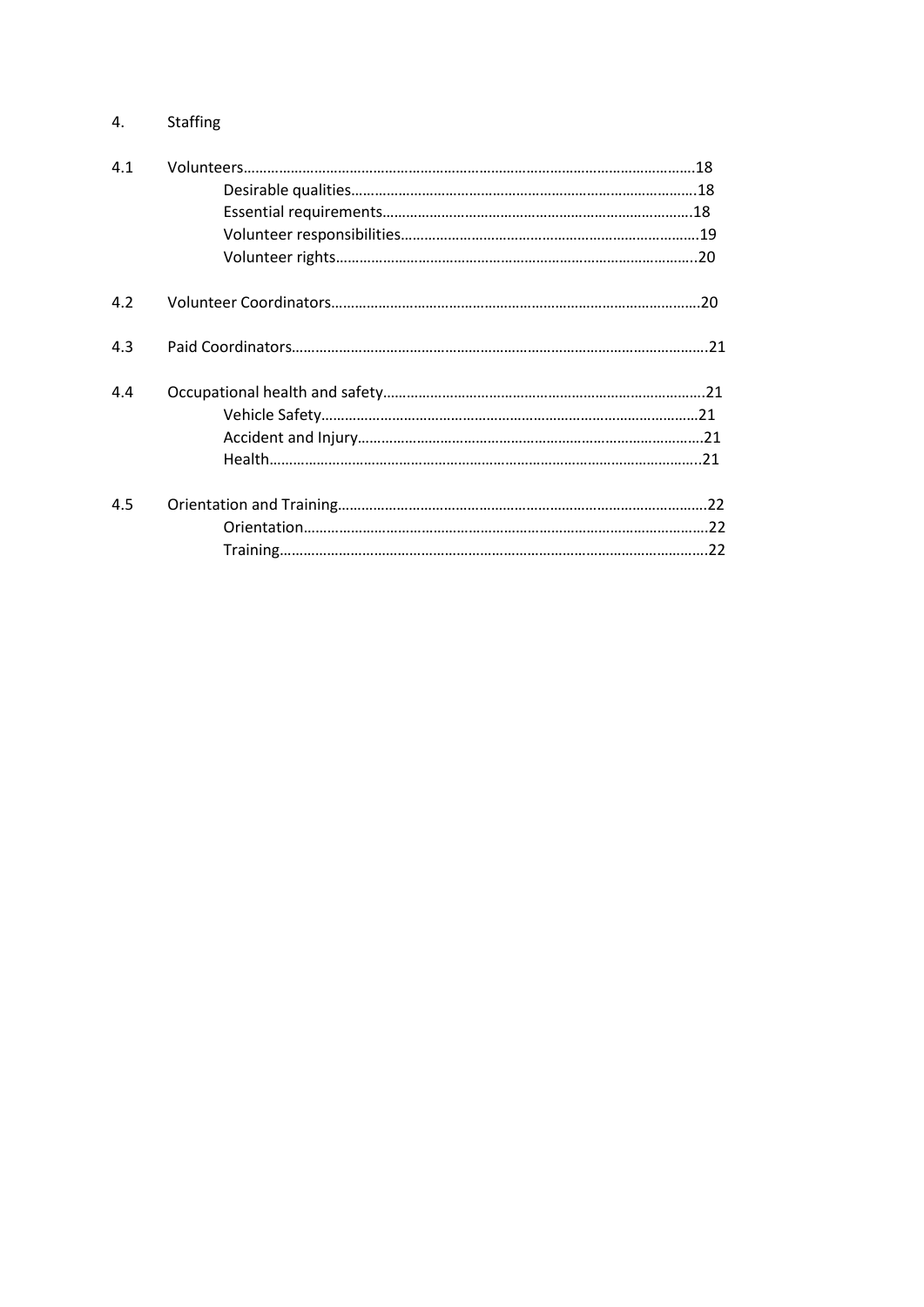#### 4. Staffing Policy

#### 4.1 Volunteers

#### Principle

CTS services are provided principally by volunteers. These volunteers give freely of their time to benefit the community. The scheme acknowledges the invaluable contribution of its volunteers and undertakes to train and support them in their role. Volunteers also have a number of rights and responsibilities.

#### Procedure

Volunteers have two principal roles – coordination and providing direct services to clients. The latter role involves far more than driving. The greatest strength of Community Transport is the social and practical support provided to clients.

In developing a scheme's volunteer base, it is important to be aware both of the wealth of literature about volunteerism and the specialist organisations which have developed expertise in the training and support of volunteers. Reference to such resources will help to ensure that the scheme's volunteers receive the quality of training and support they deserve.

#### Desirable Qualities

Volunteers should have:

- o the ability to work with other volunteers
- o the willingness to be of assistance to clients of the service
- o an awareness of the needs of disadvantaged people in particular those who are transport or financially disadvantaged, disabled and frail aged
- $\circ$  an ability to be realistic about the time they give to the scheme and not to over commit
- $\circ$  be over the age of 25 for insurance purposes and have at least five (5) years driving experience (although applications by other drivers will be considered on their merits)

Essential Requirements

Volunteer drivers are required to:

- o have and keep a current drivers licence and supply a photocopy for the scheme's records
- $\circ$  be of reasonable health and fitness and notify any changes to that situation to their coordinator
- $\circ$  provide a medical certificate annually if more than 70 years of age stating his or her fitness to transport clients. Volunteers will be reimbursed for the cost of providing the certificate, after Medicare benefits have been taken into account
- o take direction from their coordinator
- o be available for rostering
- o wear identification provided by the scheme when carrying out duties
- o notify the Coordinator of inability to meet roster commitments
- o notify the Coordinator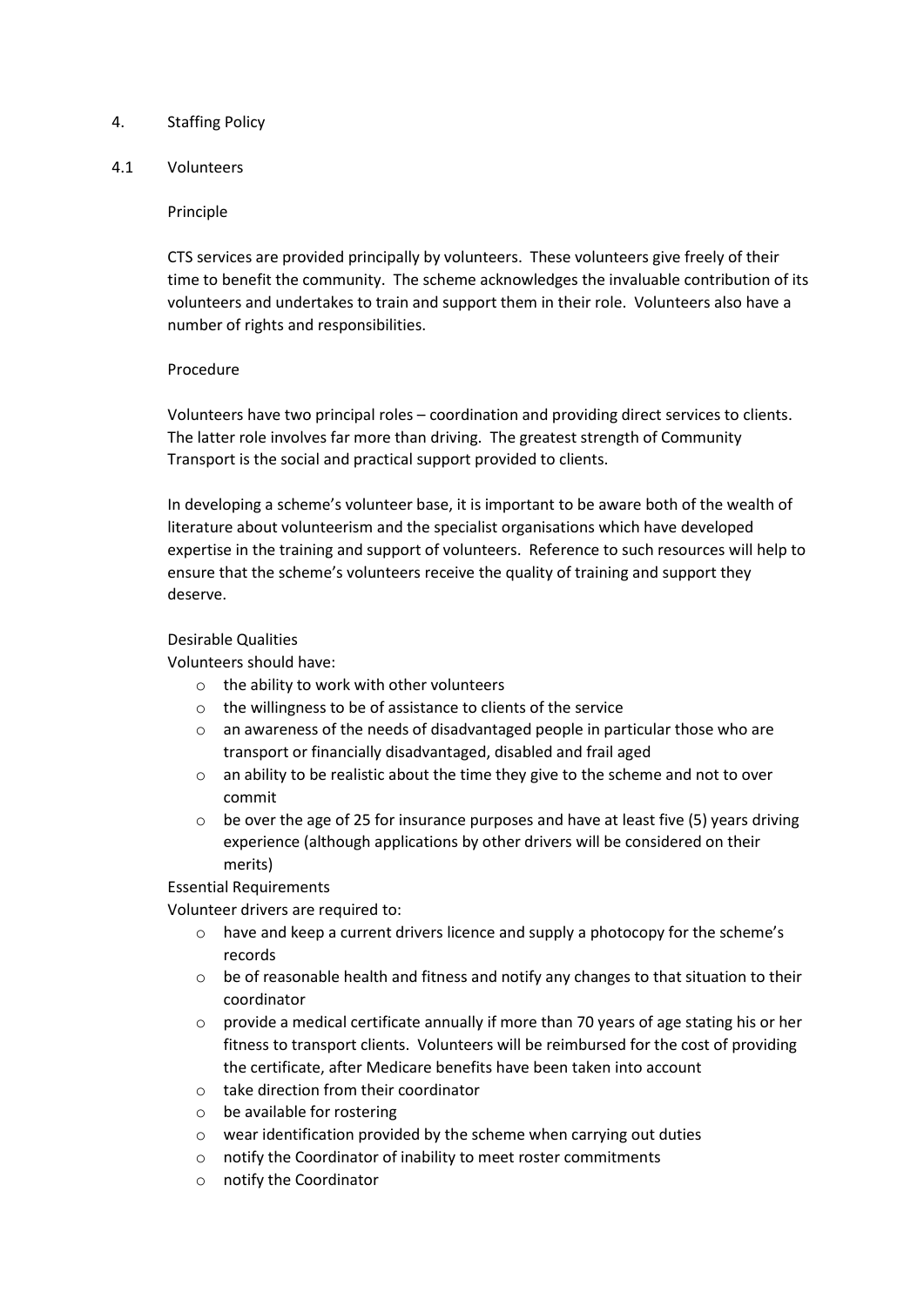- o of any offence that might render them ineligible to drive for the scheme
- o drive in accordance with proper safety precautions to ensure the safe transport of clients and obey all road laws, especially those relating to alcohol and drugs. Any traffic and parking infringements will be the responsibility of the driver
- o maintain a safe working environment at all times
- o care for and return equipment after use
- o maintain appropriate records such as the vehicle log
- o refuse any remuneration from clients donations/contributions made for the service must be acknowledged by a receipt
- o refrain from making public announcements relating to the service without prior approval of the scheme's management
- o have a current first aid certificate

#### Volunteer Responsibilities

The responsibilities of volunteer drivers are to:

- o maintain the privacy and confidentiality of others
- $\circ$  respect the values and attitudes of clients, their right to make their own decisions and work out their own problems
- o treat people they are working with as they would like to be treated
- $\circ$  not judge peoples capabilities by their disabilities support clients in getting their needs met
- o go to the nearest hospital to seek medical help if a client becomes ill
- o participate in required training programs
- $\circ$  be involved with the management of the scheme in regular reviews of their role and performance
- o refer client requiring information and services to the appropriate professional or agency
- o provide feedback, suggestions and recommendations regarding the program to the coordinator

#### Volunteer Rights

Volunteers have the right to:

- o orientation and training including:
	- **F** information about policies, procedures, programs and the client group
	- support and advice about the service
	- **travel with an experienced volunteer driver before doing trips** unaccompanied
	- **EXECT** instruction in dealing with medical emergencies
	- o be regarded as a co-worker in the scheme
	- o briefing and debriefing about their work
	- o a safe working environment
	- o insurance coverage
	- o be heard, trusted and respected
	- o have their personal preferences and experience taken into account when being allocated work
	- o be able to refuse and assignment or resign from the scheme
	- o reimbursement of out-of-pocket expenses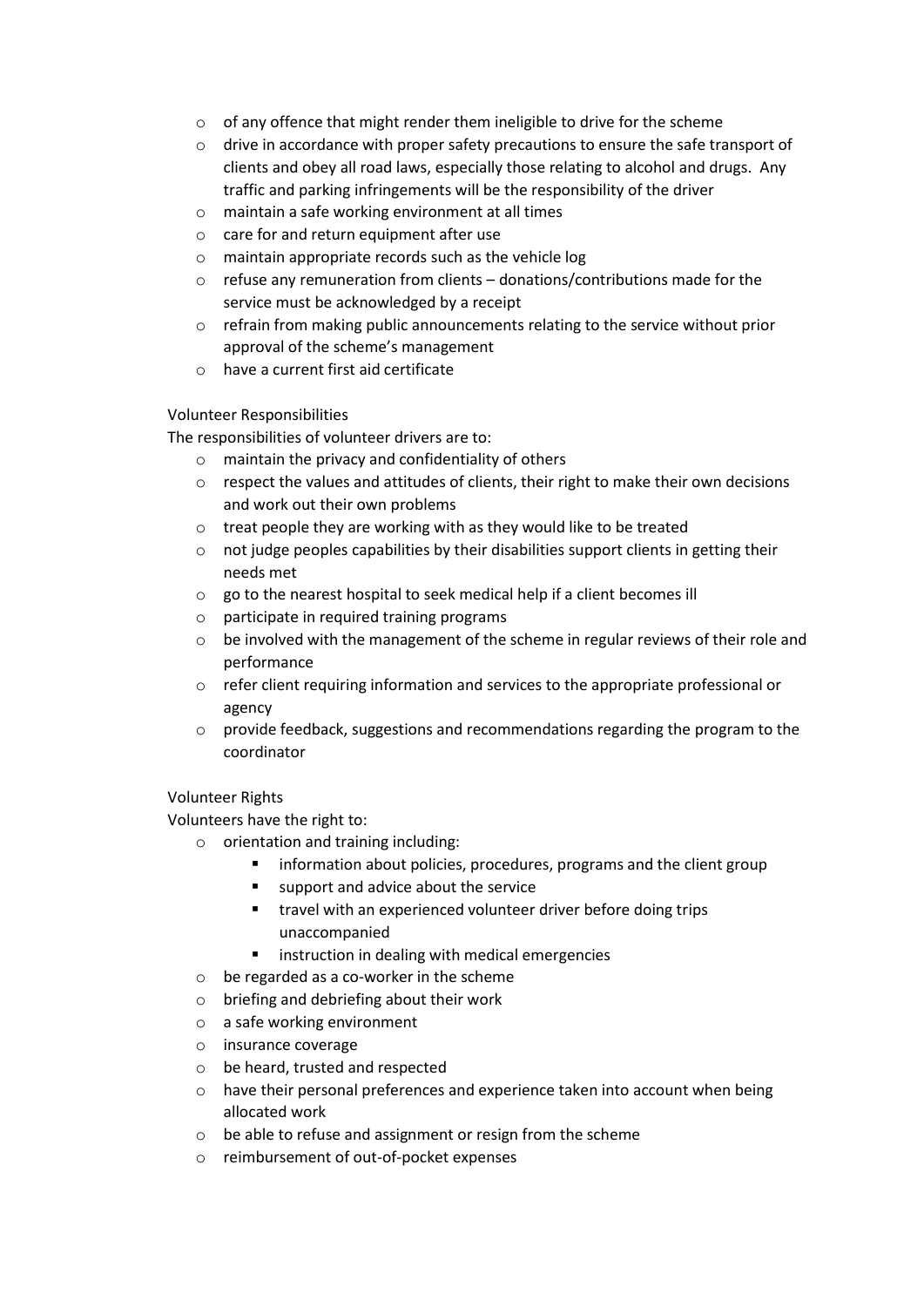o recognition and thanks (eg: certificates of service, social functions, meals, refreshments, other tokens of appreciation).

#### 4.2 Volunteer Coordinators

Where the coordinator is undertaking this role as a volunteer they also have the following responsibilities:-

- o to take land organise bookings for use of CTS vehicle/s
- $\circ$  to match volunteers with clients to ensure the client is comfortable with the service
- $\circ$  to match clients with other clients to ensure the clients are comfortable with the service
- o to coordinate client needs with availability of volunteers, vehicles and the needs of other clients
- o to ensure the roadworthiness of the scheme's vehicle/s
- o to work with management as a whole to regularly replace the scheme's vehicle/s
- o to work with management as a whole to administer the scheme
- o to recruit, train and support volunteer drivers
- $\circ$  to organise the safe transport of eligible users of the service ensuring that the most cost effective means are used (eg: multi bookings where possible)
- o maintain a register of volunteers
- o to roster volunteers for duty
- $\circ$  to organise the servicing of the community car in accordance with the manufacturer's recommendations
- o to receive donations/fees from volunteers and arrange banking
- o to assess clients to ensure the appropriate use of the scheme's vehicle/s.

#### 4.3 Paid Coordinators

Where coordination is undertaken by paid staff, their duties will be detailed in their job description and their conditions of employment covered under an appropriate job contract and/or industrial award.

4.4 Occupational Health and Safety

#### Principle

It is the responsibility of management to provide a safe work environment.

#### Procedure

Vehicle Safety

- o All vehicles will be appropriately maintained to ensure mechanical safety
- o Volunteers will receive training to promote technical and defensive driving skills
- o Volunteers will be assessed on their driving skills prior to driving clients of the scheme
- o Coordinators will ensure that work levels do not pressure or fatigue volunteers to the extent that this jeopardises the volunteers of client's safety
- $\circ$  Coordinators will ensure that volunteers are appropriately equipped to facilitate the performance of their work. eg: maps, run sheets, contact numbers.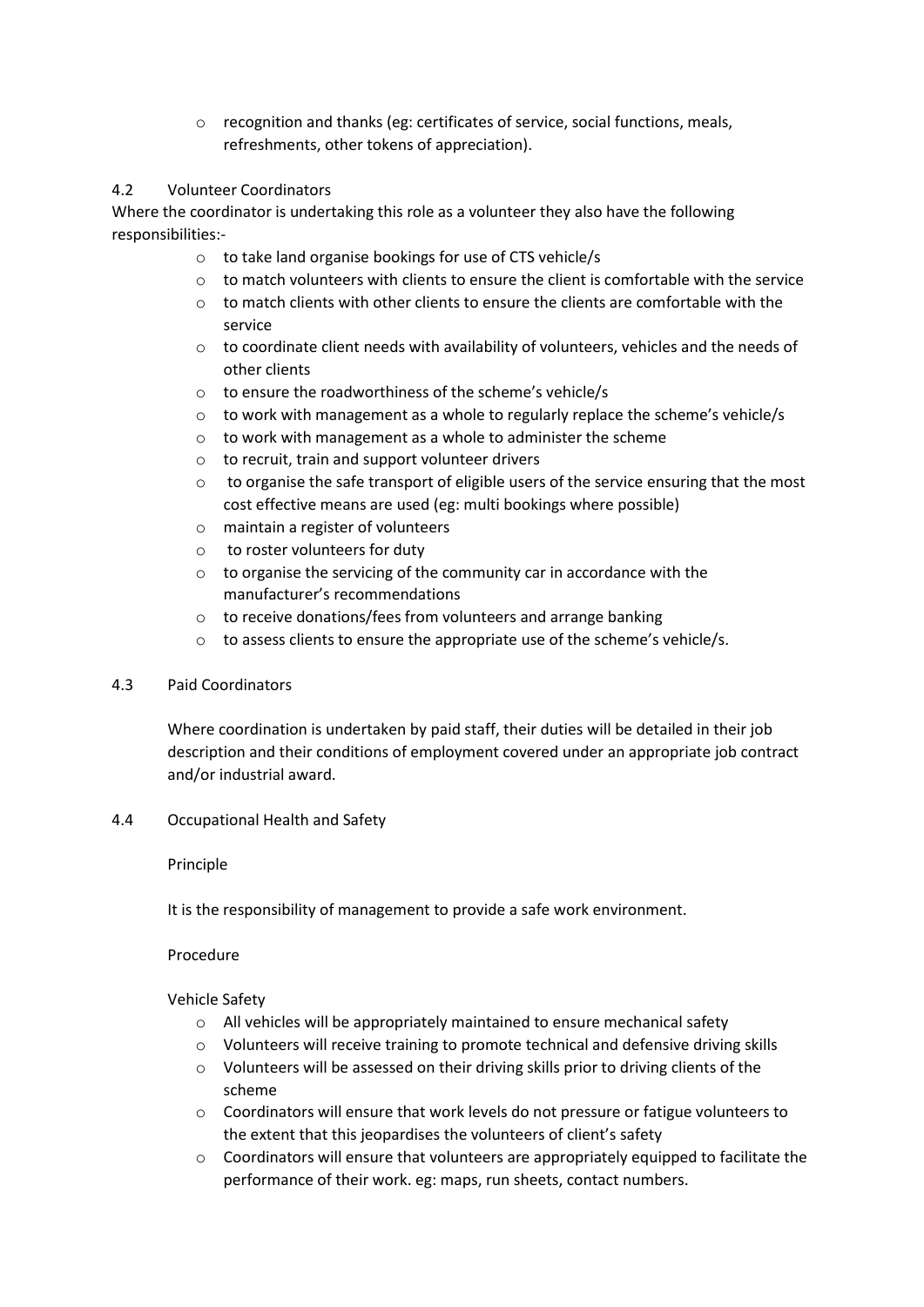#### Accident and injury

The coordinator will ensure that action plans are in place for immediate response at the time of any accident or injury. These action plans will include appropriate reporting mechanisms.

#### Health

Coordinators will ensure that volunteers are informed about health risks that may be associated with their work, eg: HIV/AIDS, Hepatitis B, C, etc. and encourage volunteers to take preventative measures, eg: vaccination

#### 4.5 Orientation and Training

#### Principle

Orientation and ongoing training are essential to the job satisfaction of volunteers and the provision of a quality service. Coordination and cooperation with other schemes in the region are the keys to accessing opportunities for such development.

#### Procedure

Orientation – volunteers and Committee of Management An orientation process will be sued to introduce each new volunteer/committee member to the scheme

The process will involve each person receiving:

- o a volunteer handbook
- o access to an orientation manual and the opportunity to familiarise themselves with its contents
- o an explanation of key policies and procedures
- o an on-site inspection and familiarization with location of vehicle, care and protection of vehicles

Orientation of Volunteer Drivers

It is essential that volunteer drivers receive adequate orientation to their driving duties. This should include:

- o familiarisation with the vehicle they will be driving
- o familiarisation with the routes the will be travelling

In addition volunteer drivers should also receive instruction in managing medical

emergencies (eg: what to do/what not to do if a client has an epileptic fit, heart attack etc).

#### Training of Volunteer Drivers

It is desirable that volunteer drivers receive training in the following areas:

- o first aid
- o working with clients
- o their role

Coordinators of schemes in the region will work cooperatively to facilitate access to such training.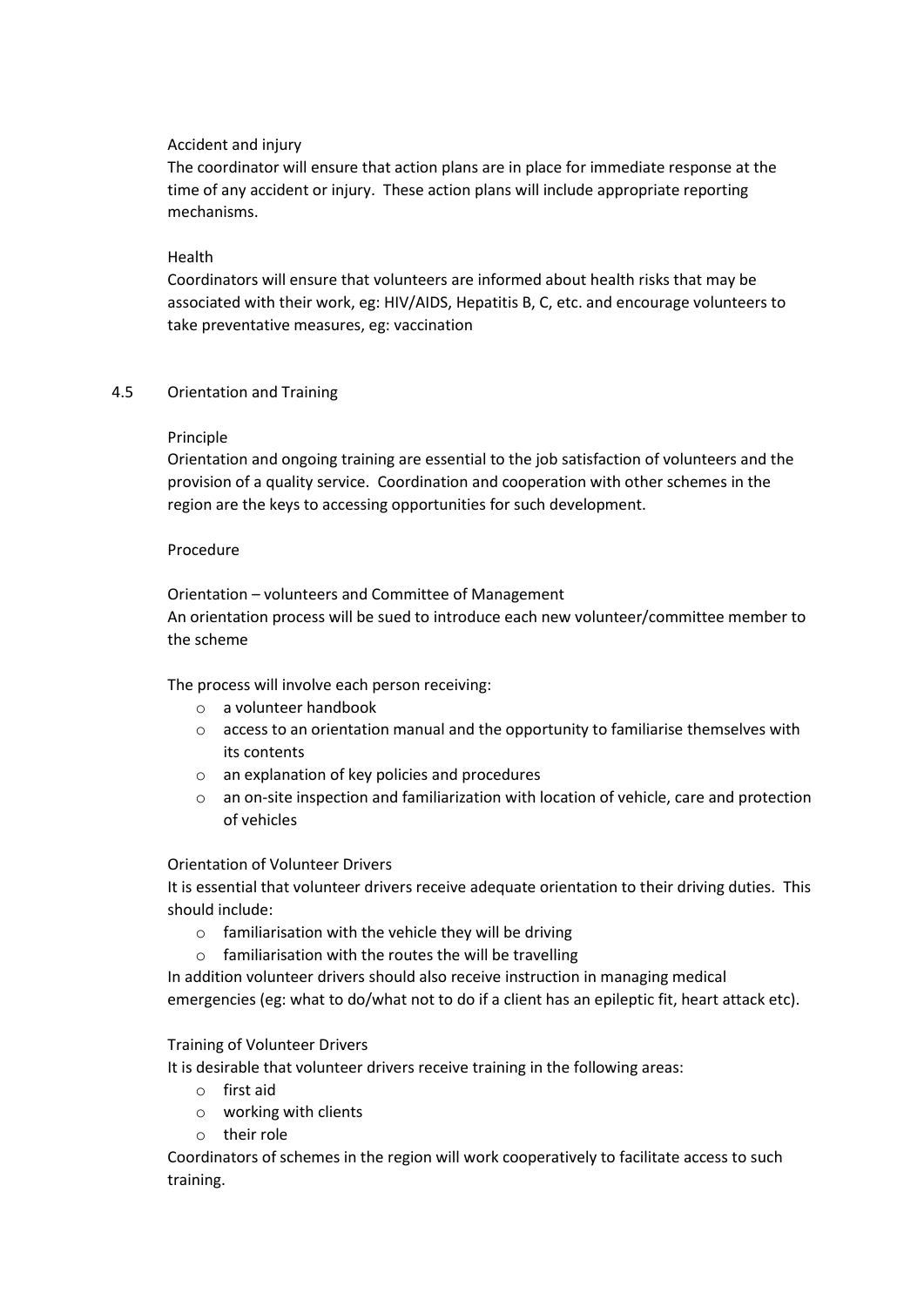Management should also have the opportunity to access training about CTS.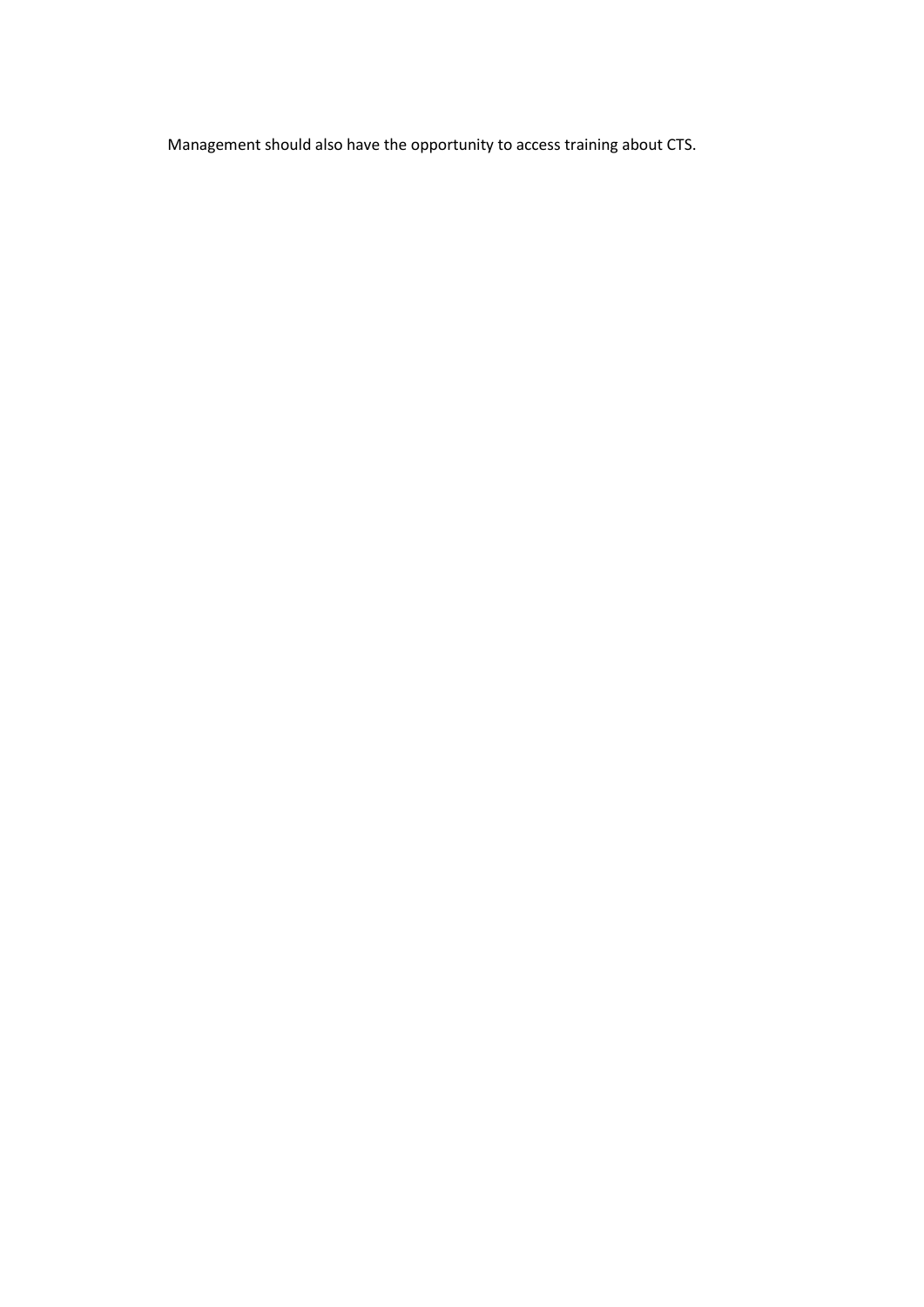| 5.  | The Service |  |
|-----|-------------|--|
| 5.1 |             |  |
| 5.2 |             |  |
| 5.3 |             |  |
| 5.4 |             |  |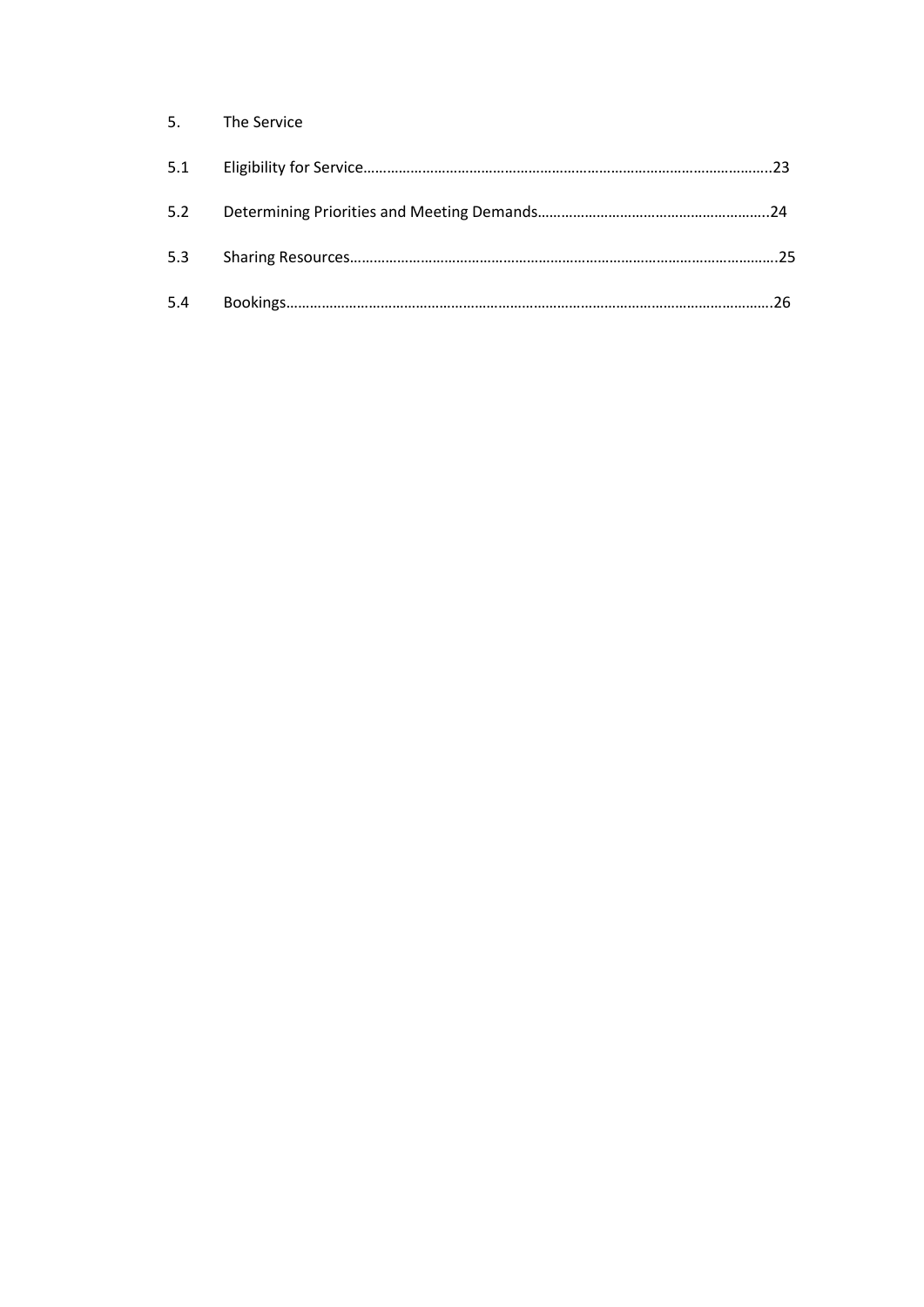#### 5. The Service

CTS provides social and practical support to clients. Transport is one part of the assistance given to clients to access a range of services.

5.1 Eligibility for service

Principle

While the Committee of Management determines eligibility criteria for use of the scheme's vehicles, the funding body determines the principal client target group.

#### Procedure

Eligible users of the community car include:-

- o people who cannot use conventional public transport, in particular frail aged persons or persons who have physical, sensory or intellectual disabilities
- o carers of the above
- o family and friends of the above
- o people who are economically disadvantaged
- o people who are geographically isolated
- o people who do not have access to other means of transport
- o people who attend group activities

Transport can be provided for any of the following:-

- o medical and therapy appointments
- o clients who are returning home from hospital
- o access to Community Health services, such as support groups, information sessions
- o to visit friends, relatives at local or regional health care facilities
- o to provide transport to local and regional social activities
- o to provide local and regional shopping transport

Transport will not be provided if:

- o the client or group has other transport available to them
- o the client should be receiving transport from the Ambulance service
- $\circ$  the client is in poor health and in the opinion of the scheme's coordinator requires medical supervision
- o the client is an inpatient and requires transport between medical facilities
- o this entails a volunteer having to sign hospital discharge documentation
- o in the opinion of the scheme's coordinator the client requires and escort and none has been provided
- 5.2 Determining priorities and meeting demand

#### Principle

There is a need to balance the demand for the service with the availability of resources. Decisions about priorities will be based on the scheme's documented policies.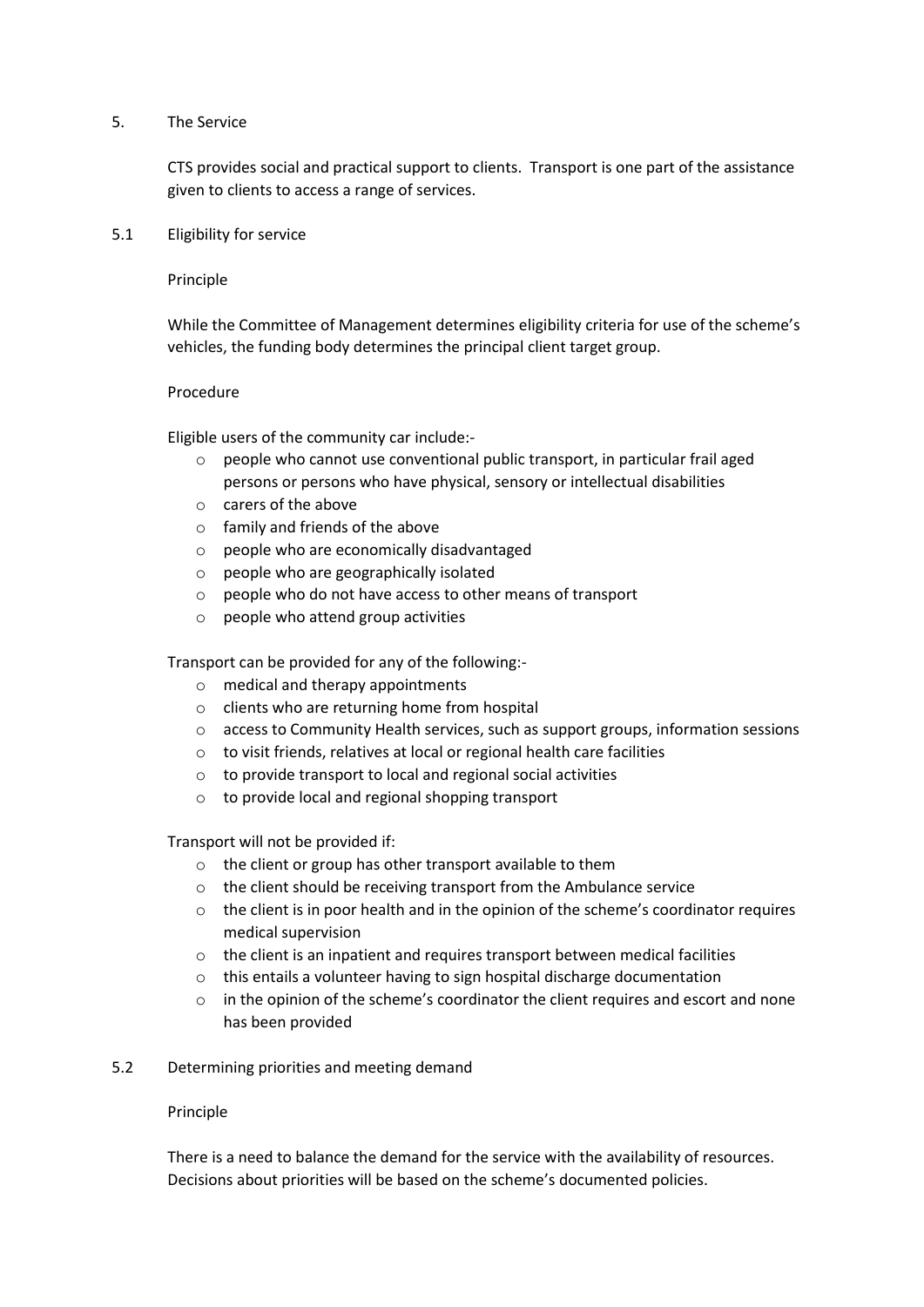#### Procedure

It is the responsibility of the coordinator to make decisions about the best use of the CTS resources however there is clear priority of access. Universally, attending medical appointments receives greatest priority followed by other professional services, social or health groups, social activities and shopping.

- Balancing demands for service with available resources The coordinator will frequently need to make decisions about the best use of available resources. In processing each request for transport the following will need to be considered
	- o availability of volunteer
	- o availability of appropriate vehicle and equipment
	- o maximizing the numbers of clients serviced
	- o meeting as many of the client's needs as possible
	- o minimizing the duplication of trips

In circumstances where a request for service limits a vehicle's availability to other clients, it may be necessary to refuse that request, eg: a request to carry a child to school daily or to carry someone to daily medical treatment. In such circumstances liaison with other services is essential to assist in getting the request for service met.

- Special Requests

Where a need exists, but the client is not eligible for the service, reasonable efforts will be made to identify viable alternatives. If a CTS vehicle is available, once off arrangements may be made to provide the service.

**Matching** 

Many journeys will involve clients and volunteers spending significant amounts of time with each other. The coordinator may need to consider the compatibility of volunteer with client and clients with each other when organising bookings.

- Use of Community Car by Other Organisations/Groups It is recognised that it may be appropriate to permit use of the vehicle by either organisations or groups. For such uses, where the volunteer is to be supplied by another organisation/group, that volunteer must be registered as a volunteer driver with the scheme.
- 5.3 Sharing resources

Principle

Wherever possible there should be close cooperation between CT schemes to make the best use of existing resources.

Procedure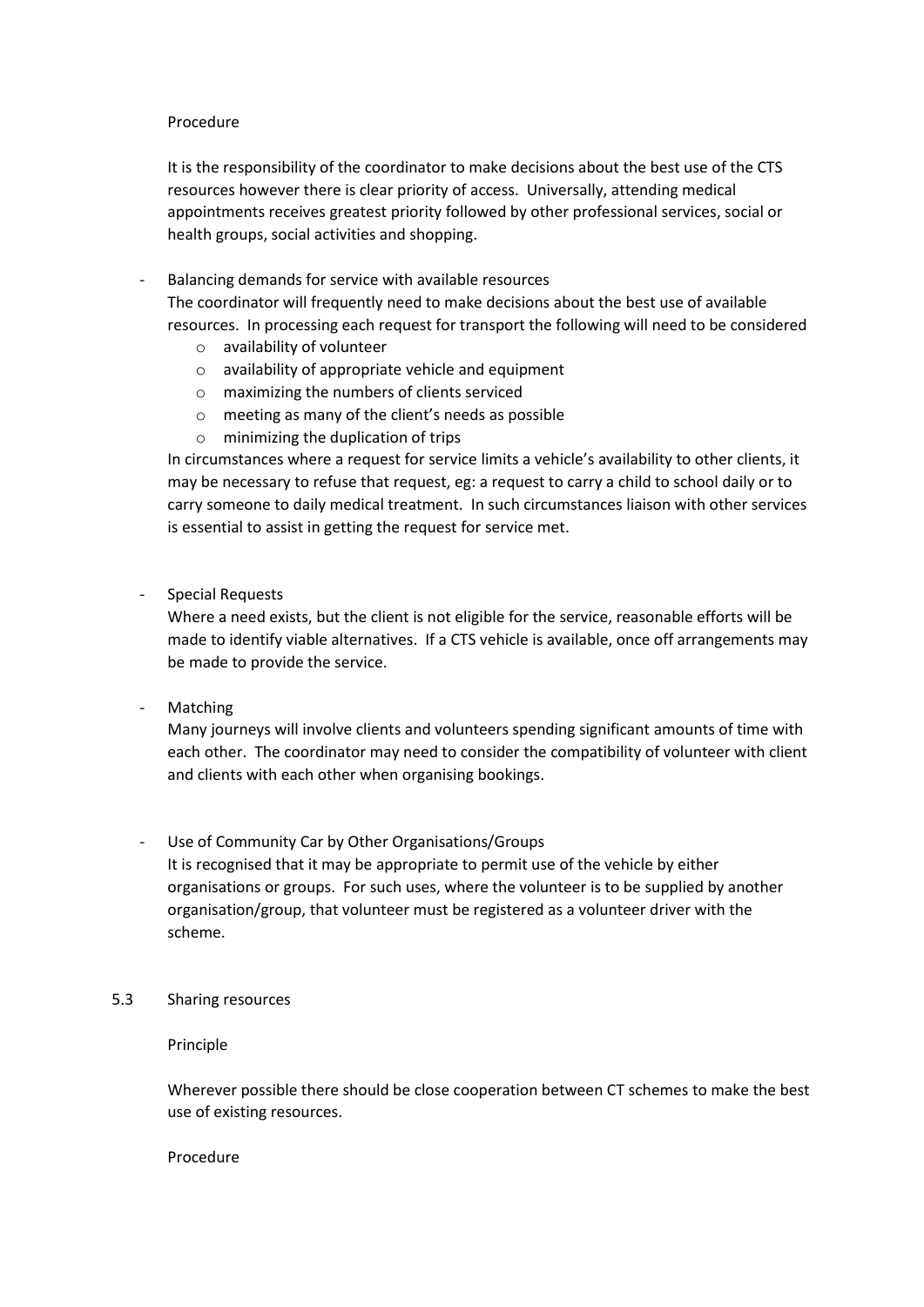#### Familiarity with other regional resources

It is the responsibility of the coordinator to familiarise themselves with other transport resources in the region. This includes private and voluntary sector providers as well as other Community Transport schemes.

#### Volunteer registration and training

It may be possible to share volunteers across schemes thus eliminating insurance difficulties. A standardised regional system for assessing and registering volunteers may be the best method of ensuring this.

#### Protocols for sharing vehicles

It is the responsibility of the vehicle user to return any borrowed vehicle in the state in which it was delivered. Particular attention should be paid to the cleanliness of the vehicle both inside and out. Vehicles should be refilled with fuel prior to being returned.

#### Costs

Where sharing of resources takes place, there needs to be a recognition of the costs to both parties to the arrangement. For example, if a Community Transport vehicle transport a client for another scheme, the transport provider receives any donation/fee. If however both schemes are involved in sharing the transportation, then the scheme taking the booking will need to compensate the other scheme involved. Where one scheme uses another scheme's vehicle, it may be necessary for the borrowing scheme to agree to meet the cost of the insurance excess in the event of an accident to the lending scheme's vehicle.

#### Opportunities for maximising the benefits of cooperation

Trips to Melbourne offer a major opportunity for schemes to benefit from close cooperation. Significant savings may be achieved in vehicle costs and volunteer time by sharing such trips wherever possible. The following points could be considered:-

- o maximizing efficiency by ensuring cars travelling to Melbourne are full
- o drivers making trips to Melbourne could be specially selected for experience in city driving and local knowledge, a central regional register of drivers for city trips could be developed
- $\circ$  where the Melbourne trip involves return in the same day, two drivers could share the load

#### 5.4 Bookings

Bookings can be made by the client requiring the service or by their doctor, family or friend. As much notice as possible should be given for routing trips. Ideally a minimum of two day's notice is necessary to allow the scheme to organise the volunteer and vehicle. However a week's notice is preferable. Emergency situations will be assessed by the coordinator on a needs basis and met if resources are available. The creation of a standardized regional booking form should facilitate cooperation between the schemes.

- o Information required from client at time of booking
	- **time required**
	- **•** collection point and destination
	- **reason for trip**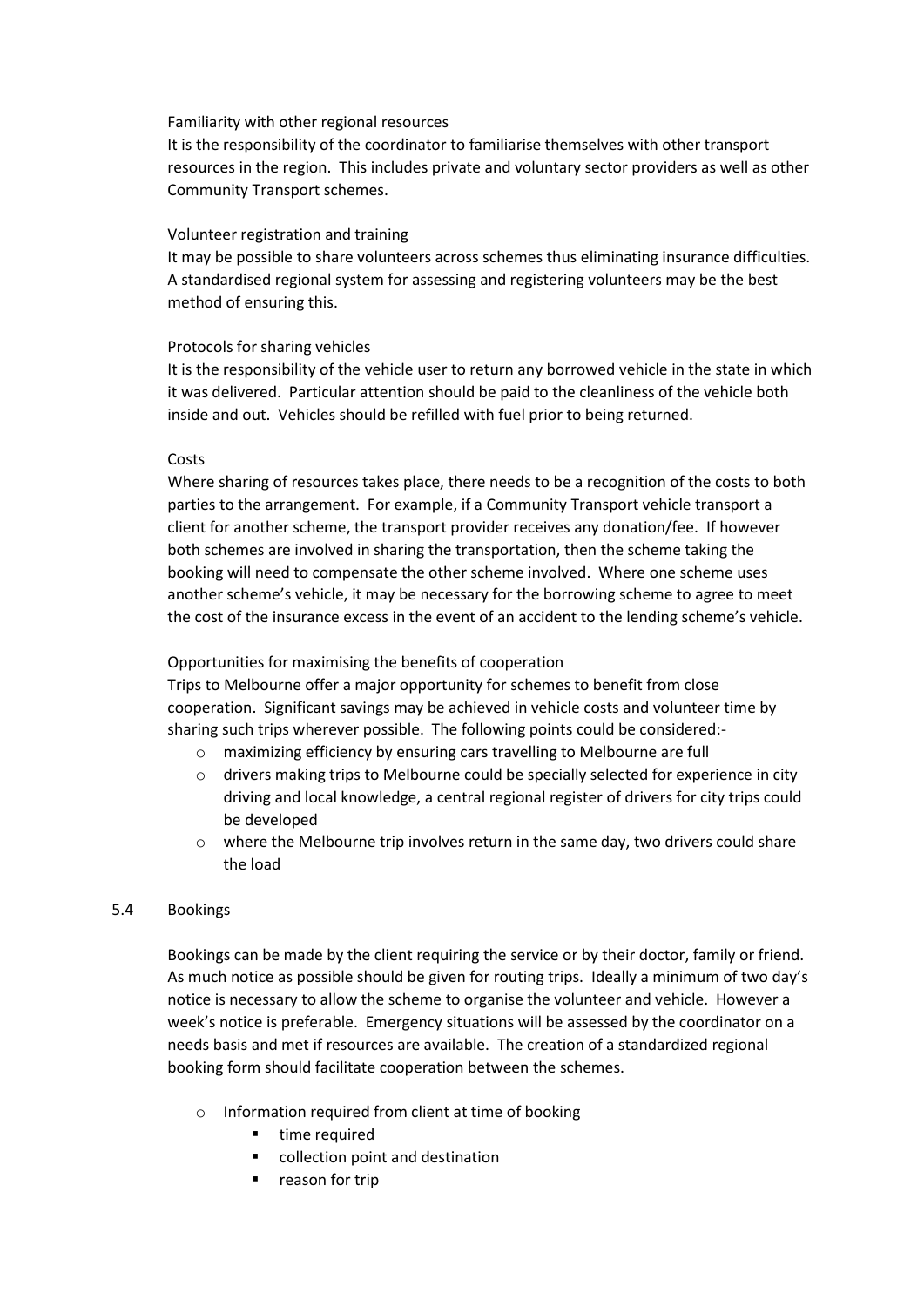- one way or return
- **number of clients**
- name(s) of clients
- ability to contribute financially to the cost of the service
- **any special requirements**
- o Special Requirements

At the time of booking it is important to establish if a client has any special needs which will affect the safe and comfortable transport of that person. These special requirement may also affect the number of clients that may be carried.

Some examples of a client's special needs are:

- the tendency to car sickness
- the inability to remain in one sitting position for long periods of time
- the need to be escorted to appointment
- the need to be accompanied by a guide dog
- the need to sit in a front seat because of a leg problem
- **EXT** legal considerations, such as the requirement to have special restraints for children and infants
- o Information to be given to clients
	- **F** rate for the service
	- the right to exemption from making a contribution in cases of financial hardship
	- **Payments arrangements**
	- **E** arrangements for confirming booking
	- **P** pick up time and name of volunteer
	- **the circumstances under which cancellation can occur (eg: vehicle** breakdown, or hazardous road conditions).

This information may be provided by phone or in writing. Where a client is making contact with the scheme for the first time, a brochure on the service should be forwarded to them.

Run sheet for volunteers

Volunteers will receive written information confirming details of clients, times and destinations for each journey they undertake.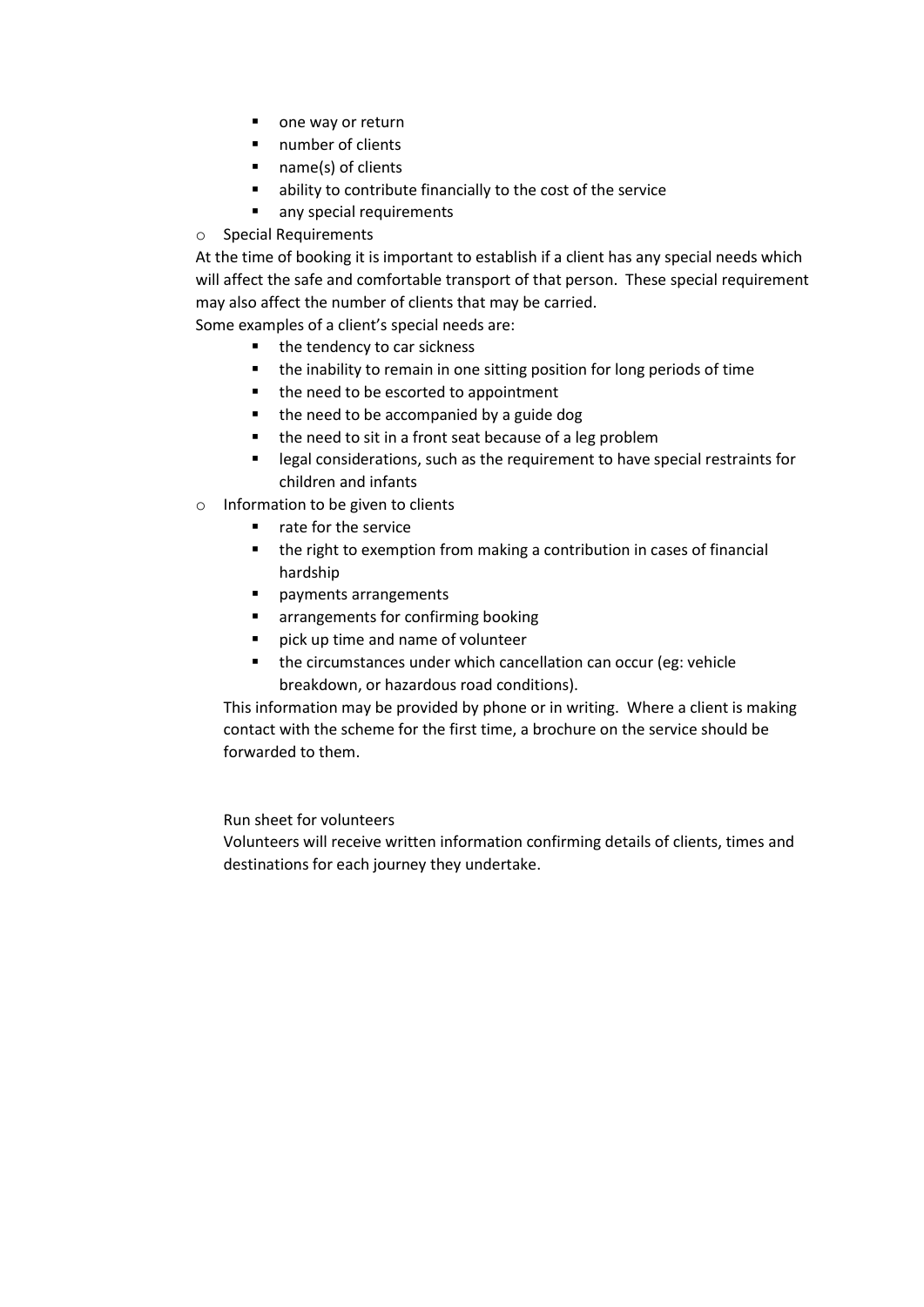### 6. Motor Vehicle Policy

| 6.1  |  |
|------|--|
| 6.2  |  |
| 6.3  |  |
| 6.4  |  |
| 6.5  |  |
| 6.6  |  |
| 6.7  |  |
| 6.8  |  |
| 6.9  |  |
| 6.10 |  |
| 6.11 |  |
| 6.12 |  |
| 6.13 |  |
| 6.14 |  |
| 6.15 |  |
| 6.16 |  |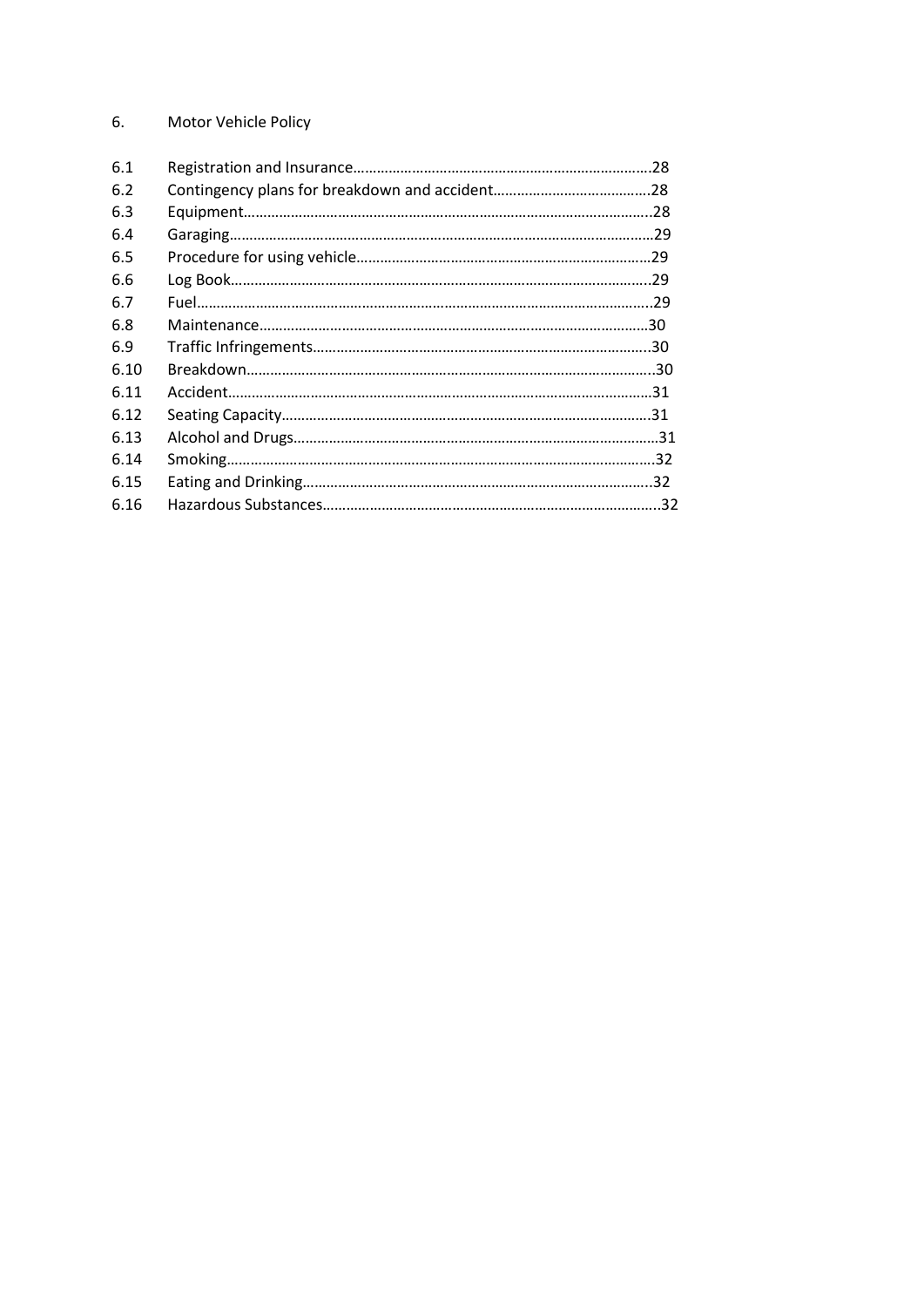#### 6. Vehicle Policy

#### Principle

The care of the CTS vehicle/s and the safety of occupants are of prime consideration.

- 6.1 Registration and Insurance Current registration and insurance will be maintained on the scheme's vehicle/s.
- 6.2 Contingency plans for breakdown and accident

Plans should be in place in the event of breakdown or accident rendering the scheme's vehicle/s unable to be driven. These should cover alternative transport arrangements for the driver and any passengers and vehicle recovery. Drivers and clients should not be expected to meet costs in the event of the above emergencies.

Some vehicle purchase or leasing arrangements include roadside assistance. However if it is not the case, membership of RACV is recommended. The organisation offers a full cover membership which should meet the above requirements.

#### 6.3 Equipment

#### Essential

Each vehicle will have the following minimum equipment:

- o fire extinguisher
- o articles for car sickness etc
- o first aid box
- o child restraint bolt
- o maps of area
- o log book

#### Desirable

It is desirable that the following equipment be available for use with the vehicle as required:-

- o Service Directory
- o swivel seat
- o combination baby capsule/child safety seat
- o umbrella
- o cargo barrier for station wagon

#### 6.4 Garaging

The community car will be garaged at a location designated by the coordinator. The keys to the vehicle will be held by the coordinator or their nominee and can be collected, by the volunteer from them when the car is to be used.

#### 6.5 Procedure for using vehicle

#### Before each trip

- o collect keys
- o ensure that tyres have all been checked
- o record relevant details in log book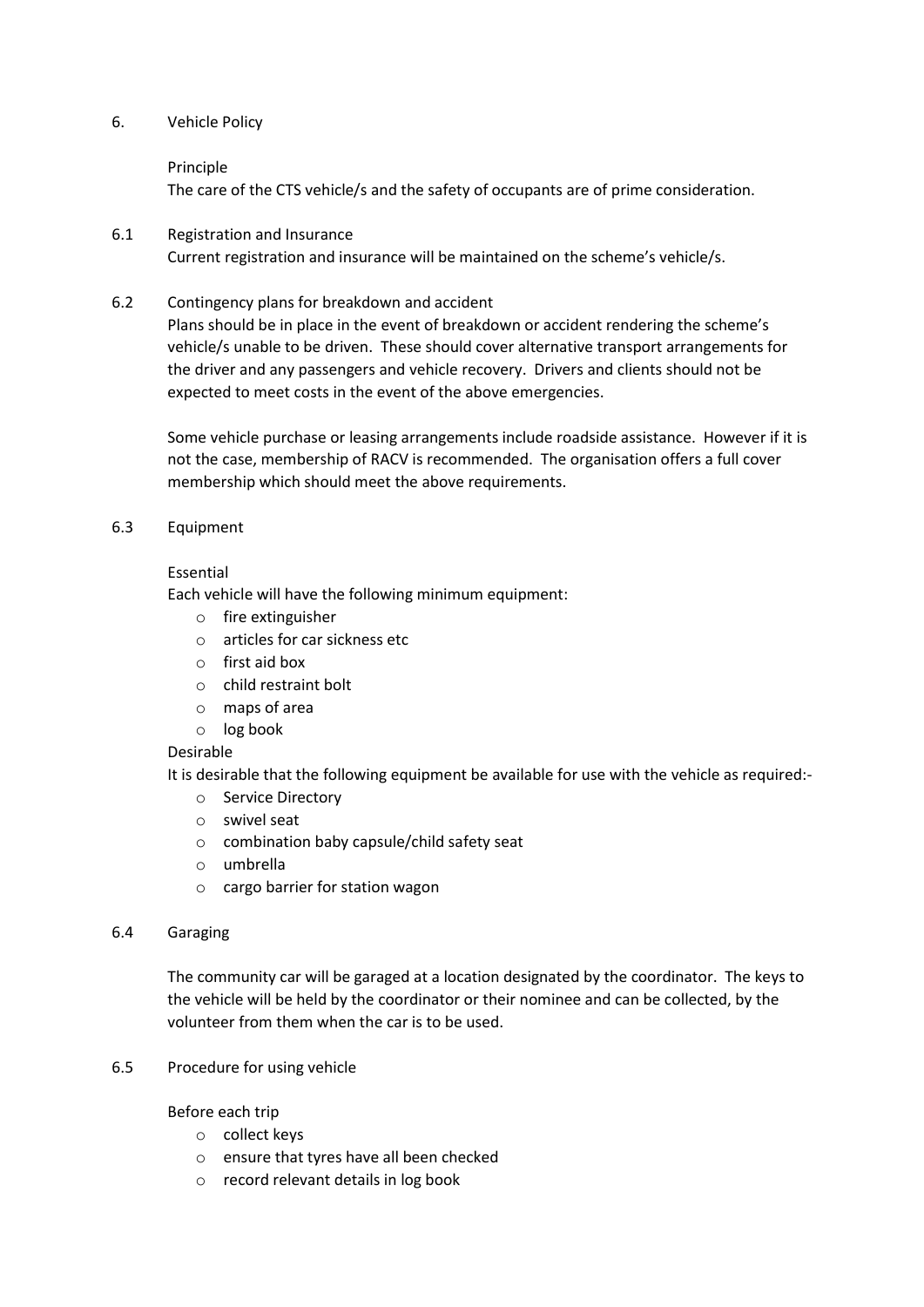After each trip

- o complete log book details
- o report any difficulties, articles left in the vehicle or accidents to the coordinator

#### 6.6 Log Book

A log book will be kept in each vehicle. For each trip the following information will be recorded:-

- o date
- o name of driver
- o start time
- o start kilometres
- o finish time
- o finish kilometres
- o number of clients
- o service to
- o destination
- o address (residential units only)

#### 6.7 Fuel

Fuel is only to be obtained using the fuel card held in the vehicle.

6.8 Maintenance

It is the responsibility of the coordinator to ensure that vehicle service and maintenance are carried out regularly and in accordance with the manufacturer's recommendations.

The exterior and interior of vehicle/s are to be cleaned regularly.

Basic maintenance checks are to be carried out at least once per week. Items to be checked are:

- o oil and water
- o steering
- o brakes
- o tyres
- o rear vision mirrors
- o windscreen wipers
- o lights

The fire extinguisher is to be checked once every 12 months and refilled as soon as possible if it is used.

6.9 Traffic/Parking Infringements

Volunteer drivers will be responsible for any traffic/parking fines they incur while driving CTS vehicles. In certain circumstances a parking fine may be incurred because of delays outside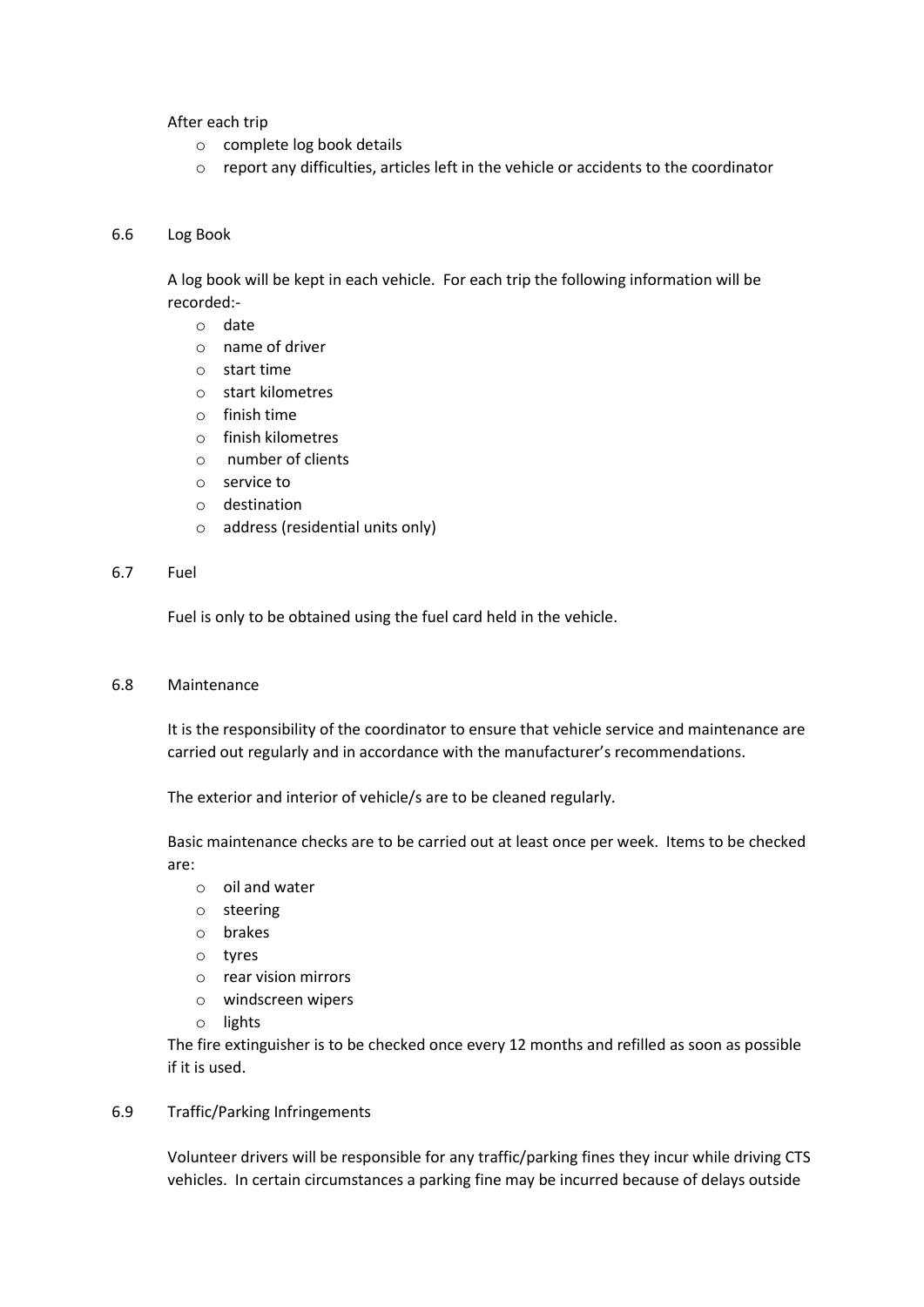the volunteer's control. If the volunteer believes there are special circumstances and they should not pay such a fine, they should take the matter up with the scheme management.

#### 6.10 Breakdown

A vehicle should not be driven if there is a possibility of overheating or other damage. In the event of a breakdown, the volunteer should call the RACV. The volunteer needs to explain to the RACV if clients are on board, and request that they attend as soon as possible. The volunteer should then call the coordinator if it is necessary to make appropriate alternative arrangements for clients.

#### 6.11 Accident

Any accidental or wilful damage to the vehicle must be immediately brought to the attention of the coordinator.

In the event of an accident volunteers should:

- o never admit liability or sign any papers the schemes insurance company could reject the claim
- $\circ$  exchange names, addresses contact numbers with the drivers of any other vehicle/s, details of vehicle ownership, registration numbers, insurance companies
- o note the time of accident, weather conditions, visibility and other details
- o render any assistance necessary
- o report to the coordinator and complete any necessary paperwork
- o ensure that the accident is reported to the police within 24 hours

In the event of an accident involving injury to any person the police must be contacted immediately.

In the event of an accident rendering the vehicle unable to be driven, the driver should contact the coordinator.

Any volunteer who is injured in a road accident whilst using a Community Transport Vehicle, will be covered by the agency for any excess on TAC insurance.

Any client who is injured while a client in a CTS vehicle where the volunteer is at fault, will be covered by the scheme for any excess on TAC insurance.

#### 6.12 Seating Capacity

Seating in the vehicle is legally limited according to the number of seat belts. Exceeding this limit may render insurance invalid.

#### 6.13 Alcohol and Drugs

No alcohol is to be consumed by a volunteer prior to or while driving any CTS vehicle. Similarly no drugs should be taken which will have an effect on the ability of the volunteer to drive. This applied to both prescription and non-prescription drugs.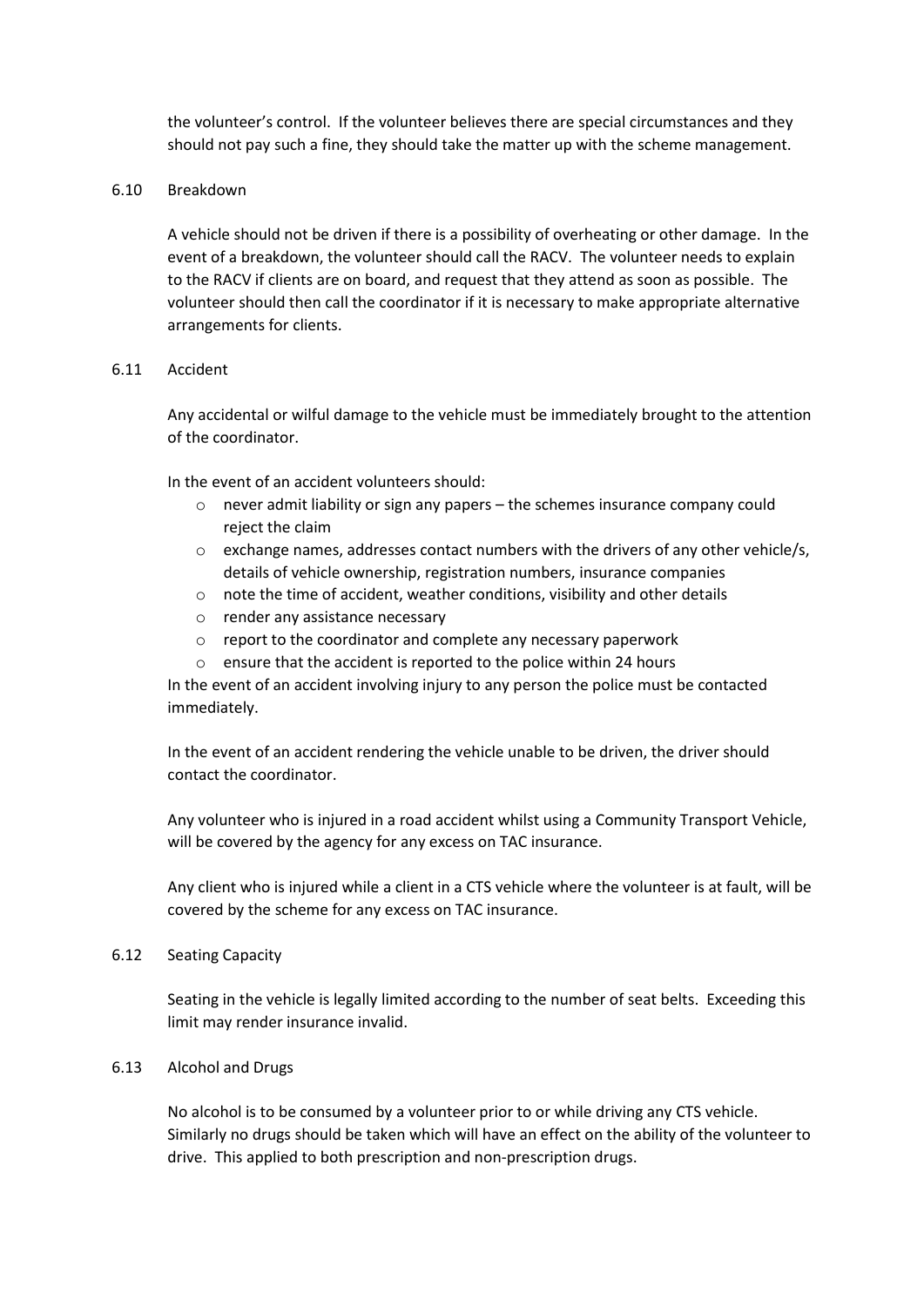Clients are not permitted to consume alcohol or take non-prescription drugs while in the vehicle.

Volunteers are not expected to take responsibility for administering prescription drugs to clients.

6.14 Smoking

Smoking is not permitted in CTS vehicles.

6.15 Eating and Drinking

Clients are asked to refrain from eating and drinking in CTS vehicles. Consumption of food and drink may result in additional cleaning work for already busy volunteer drivers.

6.16 Hazardous Substances

CTS vehicles may not carry hazardous substances.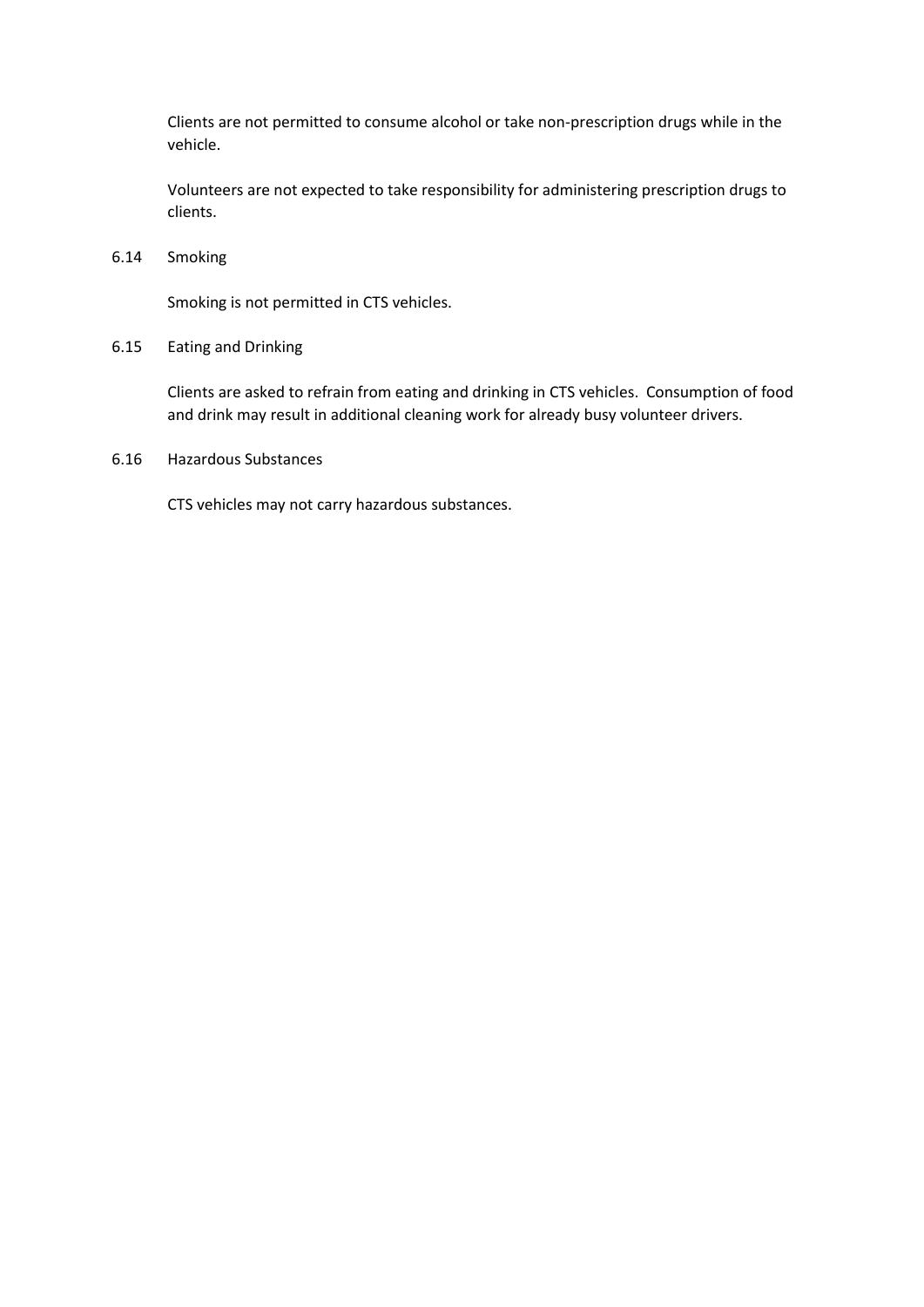### 7. Sample Forms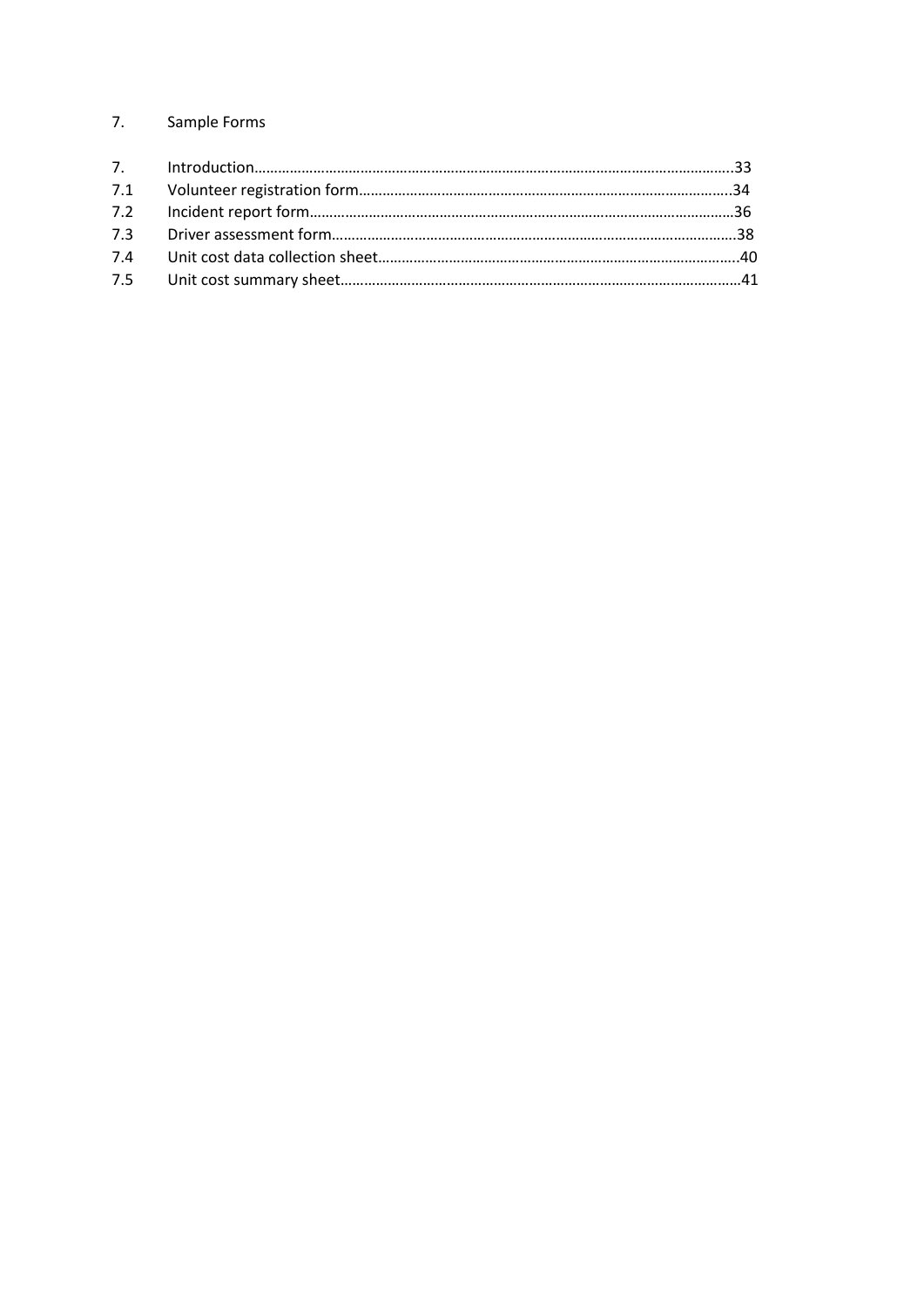#### 7. Sample Forms

#### Introduction

The forms included in this section cover:

- o Volunteer Registration
- o Volunteer Driver Assessment
- o Critical Incidents
- o Unit Costing

#### Volunteer Registration Form

The registration form acts as a checklist for gathering a driving history and information about the skills and experience of the volunteer. It is also an important record for the scheme.

#### Volunteer Driver Assessment Form

Where possible, it is desirable to assess the driving skills of volunteers prior to their commencing driving for the scheme. The form covers essential skills for safe driving.

#### Critical Incident Form

This form is for use in recording a range of events including:-

- o traffic accidents
- o incidents which may lead/have led to clients complaints
- o incidents in which a client is injured, becomes seriously ill or distressed

The process of completing the form provides a means for the volunteer to debrief, but should not be seen as a substitute for support. The form is important in recording events which may later be the subject of legal proceedings.

#### Unit Costing Forms

Included are data collection sheet and a summary page for calculating unit cost. It is envisaged that data would be collected on an annual basis and used as a mechanism for monitoring service costs and assisting in determining donation/fee levels.